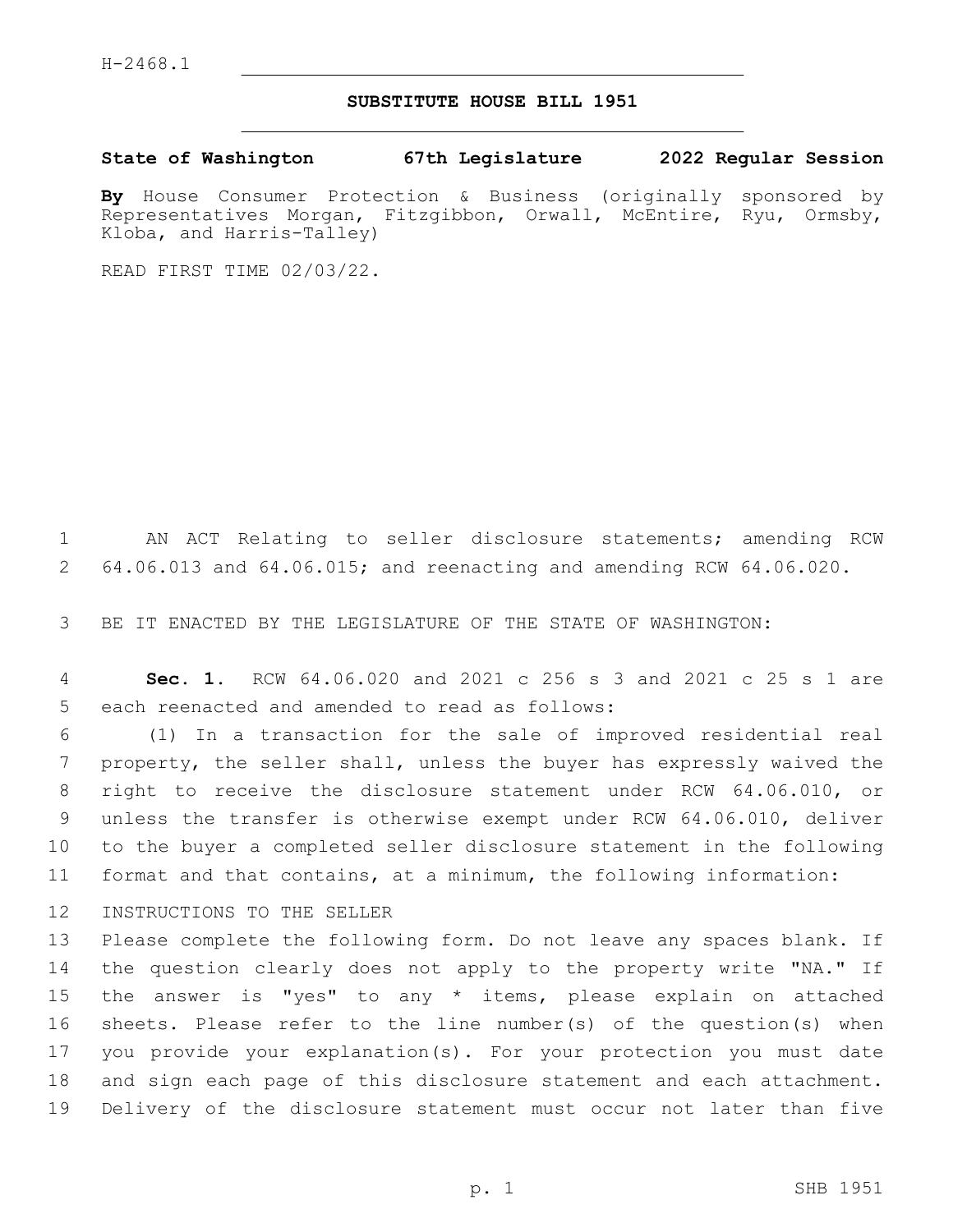business days, unless otherwise agreed, after mutual acceptance of a written contract to purchase between a buyer and a seller.

3 NOTICE TO THE BUYER THE FOLLOWING DISCLOSURES ARE MADE BY SELLER ABOUT THE CONDITION OF THE PROPERTY LOCATED AT. . . . . . . . . . . . . . . . . . . . . . . ("THE PROPERTY"), OR AS LEGALLY DESCRIBED ON ATTACHED EXHIBIT A.

 SELLER MAKES THE FOLLOWING DISCLOSURES OF EXISTING MATERIAL FACTS OR MATERIAL DEFECTS TO BUYER BASED ON SELLER'S ACTUAL KNOWLEDGE OF THE PROPERTY AT THE TIME SELLER COMPLETES THIS DISCLOSURE STATEMENT. UNLESS YOU AND SELLER OTHERWISE AGREE IN WRITING, YOU HAVE THREE BUSINESS DAYS FROM THE DAY SELLER OR SELLER'S AGENT DELIVERS THIS DISCLOSURE STATEMENT TO YOU TO RESCIND THE AGREEMENT BY DELIVERING A SEPARATELY SIGNED WRITTEN STATEMENT OF RESCISSION TO SELLER OR SELLER'S AGENT. IF THE SELLER DOES NOT GIVE YOU A COMPLETED DISCLOSURE STATEMENT, THEN YOU MAY WAIVE THE RIGHT TO RESCIND PRIOR TO OR AFTER THE TIME YOU ENTER INTO A SALE AGREEMENT.

 THE FOLLOWING ARE DISCLOSURES MADE BY SELLER AND ARE NOT THE REPRESENTATIONS OF ANY REAL ESTATE LICENSEE OR OTHER PARTY. THIS INFORMATION IS FOR DISCLOSURE ONLY AND IS NOT INTENDED TO BE A PART OF ANY WRITTEN AGREEMENT BETWEEN BUYER AND SELLER.

 FOR A MORE COMPREHENSIVE EXAMINATION OF THE SPECIFIC CONDITION OF THIS PROPERTY YOU ARE ADVISED TO OBTAIN AND PAY FOR THE SERVICES OF QUALIFIED EXPERTS TO INSPECT THE PROPERTY, WHICH MAY INCLUDE, WITHOUT LIMITATION, ARCHITECTS, ENGINEERS, LAND SURVEYORS, PLUMBERS, ELECTRICIANS, ROOFERS, BUILDING INSPECTORS, ON-SITE WASTEWATER TREATMENT INSPECTORS, OR STRUCTURAL PEST INSPECTORS. THE PROSPECTIVE BUYER AND SELLER MAY WISH TO OBTAIN PROFESSIONAL ADVICE OR INSPECTIONS OF THE PROPERTY OR TO PROVIDE APPROPRIATE PROVISIONS IN A CONTRACT BETWEEN THEM WITH RESPECT TO ANY ADVICE, INSPECTION, DEFECTS 30 OR WARRANTIES.

31 Seller . . . . is/ . . . . is not occupying the property.

| 32 | <b>I. SELLER'S DISCLOSURES:</b>                                                   |
|----|-----------------------------------------------------------------------------------|
| 33 | *If you answer "Yes" to a question with an asterisk (*), please explain your      |
| 34 | answer and attach documents, if available and not otherwise publicly recorded. If |
| 35 | necessary, use an attached sheet.                                                 |
| 36 | 1. TITLE                                                                          |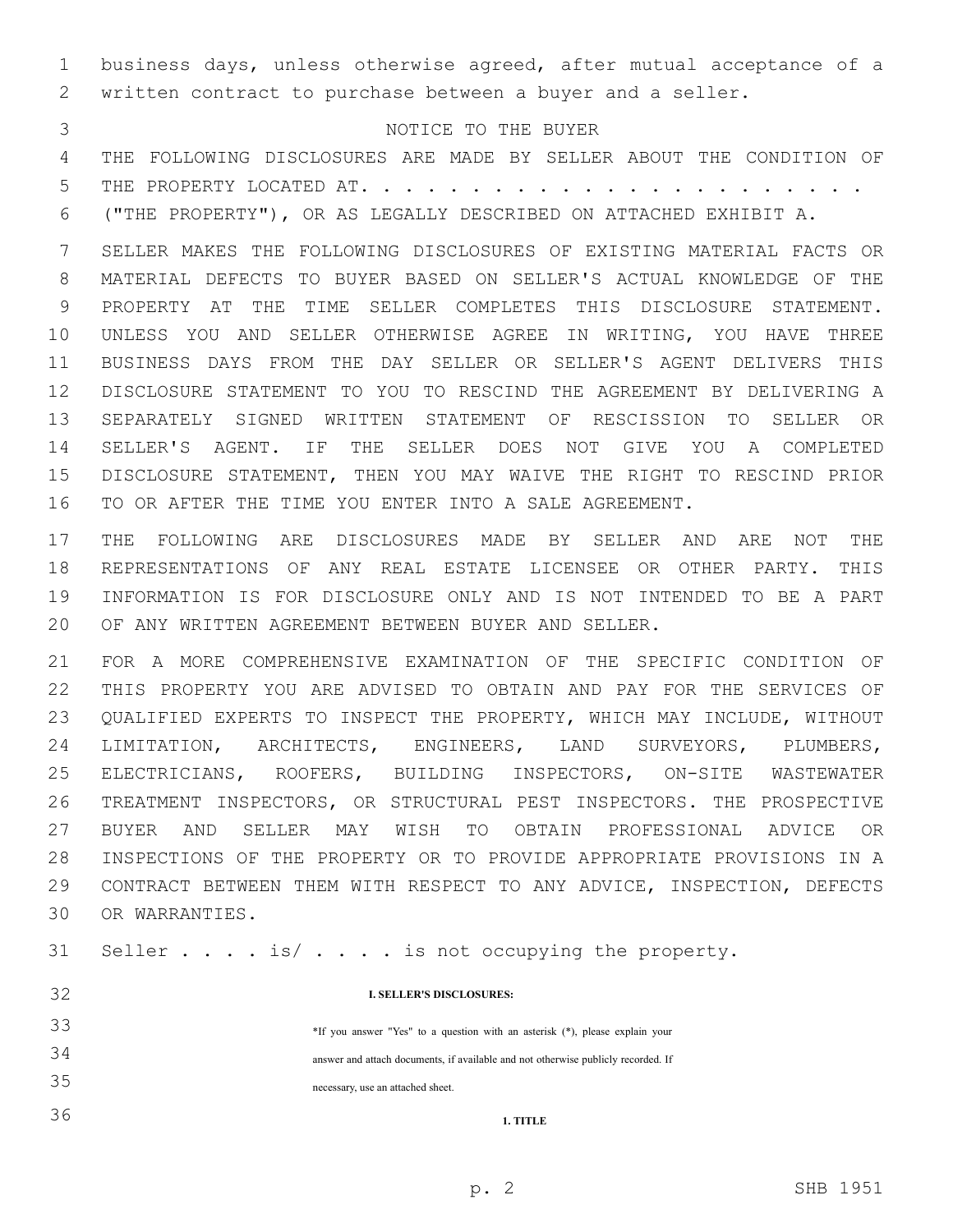| $\mathbf 1$    | $[$ T Yes | $[$   No                 | [ ] Don't know | A. Do you have legal authority to sell  |
|----------------|-----------|--------------------------|----------------|-----------------------------------------|
| $\overline{2}$ |           |                          |                | the property? If no, please explain.    |
| 3              | [] Yes    | $\lceil \cdot \rceil$ No | [ ] Don't know | *B. Is title to the property subject to |
| 4              |           |                          |                | any of the following?                   |
| 5              |           |                          |                | (1) First right of refusal              |
| 6              |           |                          |                | (2) Option                              |
| 7              |           |                          |                | (3) Lease or rental agreement           |
| 8              |           |                          |                | (4) Life estate?                        |
| 9              | $[$ T Yes | $[$ ] No                 | [ ] Don't know | *C. Are there any encroachments,        |
| 10             |           |                          |                | boundary agreements, or boundary        |
| 11             |           |                          |                | disputes?                               |
| 12             | $[$ T Yes | $[$ ] No                 | [ ] Don't know | *D. Is there a private road or easement |
| 13             |           |                          |                | agreement for access to the property?   |
| 14             | $[$ T Yes | $\lceil \cdot \rceil$ No | [ ] Don't know | *E. Are there any rights-of-way,        |
| 15             |           |                          |                | easements, or access limitations that   |
| 16             |           |                          |                | may affect the Buyer's use of the       |
| 17             |           |                          |                | property?                               |
| 18             | [] Yes    | $[$ ] No                 | [ ] Don't know | *F. Are there any written agreements    |
| 19             |           |                          |                | for joint maintenance of an easement    |
| 20             |           |                          |                | or right-of-way?                        |
| 21             | $[$ T Yes | $[$ ] No                 | [ ] Don't know | *G. Is there any study, survey project, |
| 22             |           |                          |                | or notice that would adversely affect   |
| 23             |           |                          |                | the property?                           |
| 24             | [] Yes    | $[ ]$ No                 | [] Don't know  | *H. Are there any pending or existing   |
| 25             |           |                          |                | assessments against the property?       |
| 26             | [ ] Yes   | $\lceil \cdot \rceil$ No | [ ] Don't know | *I. Are there any zoning violations,    |
| 27             |           |                          |                | nonconforming uses, or any unusual      |
| 28             |           |                          |                | restrictions on the property that would |
| 29             |           |                          |                | affect<br>future<br>construction<br>or  |
| 30             |           |                          |                | remodeling?                             |
| 31             | [ ] Yes   | $\lceil \cdot \rceil$ No | [ ] Don't know | *J. Is there a boundary survey for the  |
| 32             |           |                          |                | property?                               |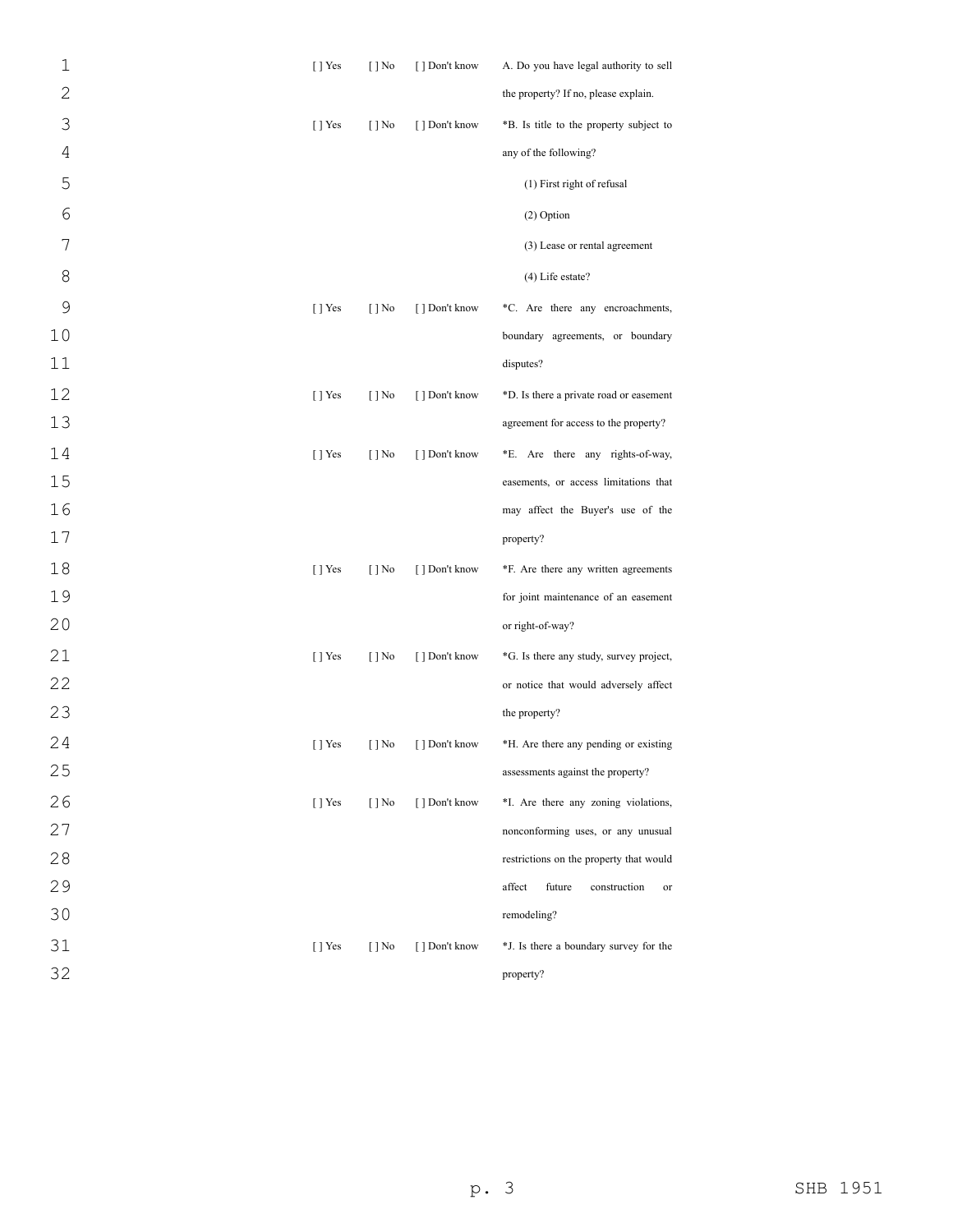| 1              | [] Yes    | $[ ]$ No                 | [ ] Don't know | *K.<br>Are<br>there<br>any<br>covenants, |
|----------------|-----------|--------------------------|----------------|------------------------------------------|
| 2              |           |                          |                | conditions, or restrictions recorded     |
| 3              |           |                          |                | against the property?                    |
| $\overline{4}$ |           |                          |                | <b>NOTICE</b><br>TO<br>THE<br>BUYER:     |
| 5              |           |                          |                | Covenants or deed restrictions based     |
| 6              |           |                          |                | on race, creed, sexual orientation, or   |
| 7              |           |                          |                | other protected class were voided by     |
| 8              |           |                          |                | <b>RCW</b><br>49.60.224<br>and<br>are    |
| 9              |           |                          |                | unenforceable. Washington law allows     |
| 10             |           |                          |                | for the illegal language to be struck by |
| 11             |           |                          |                | bringing an action in superior court or  |
| 12             |           |                          |                | by the free recording of a restrictive   |
| 13             |           |                          |                | modification<br>covenant<br>document.    |
| 14             |           |                          |                | Many county auditor websites provide     |
| 15             |           |                          |                | a short form with instructions on this   |
| 16             |           |                          |                | process.                                 |
| 17             |           |                          |                | 2. WATER                                 |
| 18             |           |                          |                | A. Household Water                       |
| 19             |           |                          |                | (1) The source of water for the          |
| 20             |           |                          |                | property is:                             |
| 21             |           |                          |                | [ ] Private or publicly owned            |
| 22             |           |                          |                | water system                             |
| 23             |           |                          |                | [ ] Private well serving only the        |
| 24             |           |                          |                | subject property $\dots$ .               |
| 25             |           |                          |                | *[] Other water system                   |
| 26             | [ ] Yes   | $\lceil \cdot \rceil$ No | [ ] Don't know | *If shared, are there any written        |
| 27             |           |                          |                | agreements?                              |
| 28             | $[$ ] Yes | $[$   No                 | [ ] Don't know | *(2) Is<br>there an easement             |
| 29             |           |                          |                | (recorded or unrecorded) for             |
| 30             |           |                          |                | access to and/or maintenance of          |
| 31             |           |                          |                | the water source?                        |
| 32             | $[ ]$ Yes | $[ ]$ No                 | [ ] Don't know | $*(3)$ Are there any problems or         |
| 33             |           |                          |                | repairs needed?                          |
|                |           |                          |                |                                          |
| 34             | $[$ T Yes | $[ ]$ No                 | [ ] Don't know | (4) During your ownership, has           |
| 35             |           |                          |                | the source provided an adequate          |
| 36             |           |                          |                | year-round supply of potable             |
| 37             |           |                          |                | water? If no, please explain.            |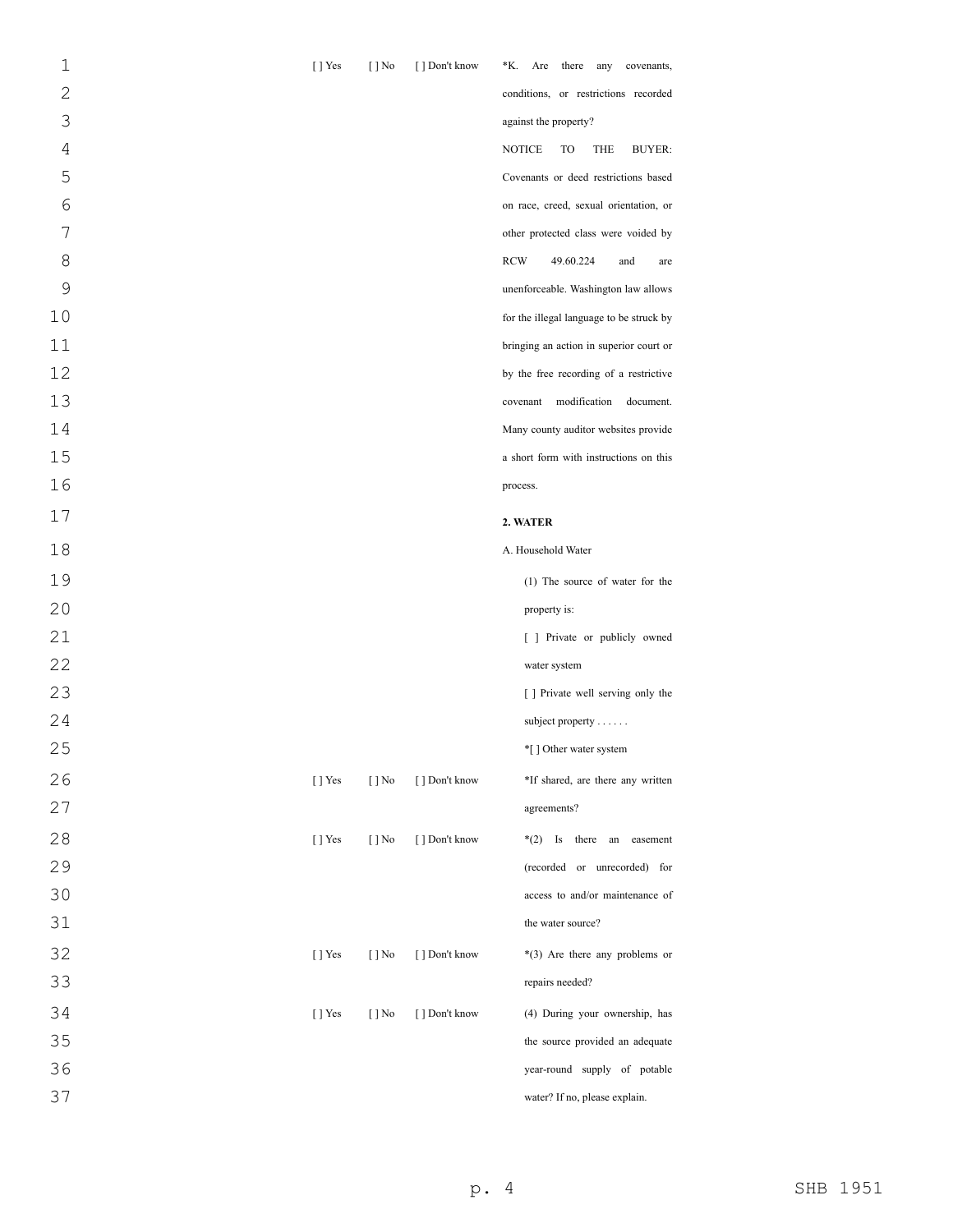| $\mathbf 1$    | [] Yes    | $[ ]$ No                 | [] Don't know  | $*(5)$ Are<br>there any<br>water    |
|----------------|-----------|--------------------------|----------------|-------------------------------------|
| $\overline{c}$ |           |                          |                | treatment<br>for<br>the<br>systems  |
| 3              |           |                          |                | property?<br>If yes,<br>they<br>are |
| 4              |           |                          |                | [] Leased [] Owned                  |
| 5              | $[$ T Yes | $[ ]$ No                 | [] Don't know  | *(6) Are there any water rights     |
| 6              |           |                          |                | for the property associated with    |
| 7              |           |                          |                | its domestic water supply, such as  |
| 8              |           |                          |                | a water right permit, certificate,  |
| $\mathcal{G}$  |           |                          |                | or claim?                           |
| 10             | $[$ ] Yes | $[ ]$ No                 | [ ] Don't know | (a) If yes, has the water right     |
| 11             |           |                          |                | permit, certificate, or claim been  |
| 12             |           |                          |                | transferred,<br>assigned,<br>or     |
| 13             |           |                          |                | changed?                            |
| 14             |           |                          |                | *(b) If yes, has all or any portion |
| 15             |           |                          |                | of the water right not been used    |
| 16             |           |                          |                | for five or more successive         |
| 17             |           |                          |                | years?                              |
| 18             | $[$ T Yes | $[ ]$ No                 | [] Don't know  | $*(7)$ Are there any defects in the |
| 19             |           |                          |                | operation of the water system       |
| $20$           |           |                          |                | (e.g. pipes, tank, pump, etc.)?     |
| 21             |           |                          |                | <b>B.</b> Irrigation Water          |
| 22             | $[$ T Yes | $\lceil \cdot \rceil$ No | [] Don't know  | (1) Are there any irrigation water  |
| 23             |           |                          |                | rights for the property, such as a  |
| 24             |           |                          |                | water right permit, certificate, or |
| 25             |           |                          |                | claim?                              |
| 26             | $[$ T Yes | $\lceil \cdot \rceil$ No | [] Don't know  | *(a) If yes, has all or any portion |
| 27             |           |                          |                | of the water right not been used    |
| 28             |           |                          |                | for five or more successive         |
| 29             |           |                          |                | years?                              |
| 30             | $[$ T Yes | $\lceil \cdot \rceil$ No | [ ] Don't know | *(b) If so, is the certificate      |
| 31             |           |                          |                | available? (If yes, please attach a |
| 32             |           |                          |                | copy.)                              |
| 33             | $[$ T Yes | $[ ]$ No                 | [] Don't know  | *(c) If so, has the water right     |
| 34             |           |                          |                | permit, certificate, or claim been  |
| 35             |           |                          |                | assigned,<br>transferred,<br>or     |
| 36             |           |                          |                | changed?                            |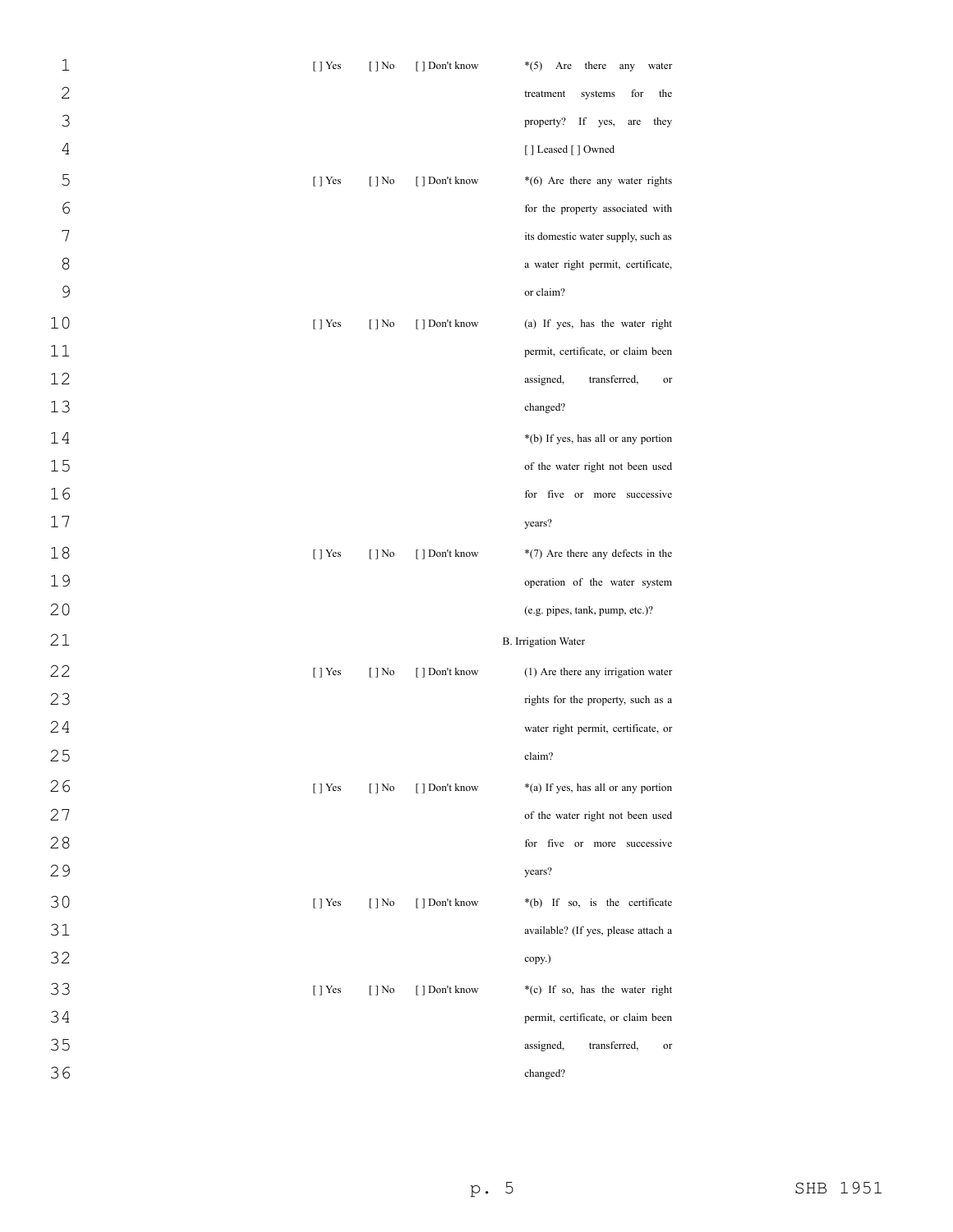| $\mathbf{1}$   | $[$ ] Yes | $[$   No                 | [ ] Don't know | $*(2)$ Does the property receive            |
|----------------|-----------|--------------------------|----------------|---------------------------------------------|
| $\overline{2}$ |           |                          |                | irrigation water from a ditch               |
| 3              |           |                          |                | company, irrigation district, or            |
| $\sqrt{4}$     |           |                          |                | other entity? If so, please identify        |
| 5              |           |                          |                | the entity that supplies water to           |
| 6              |           |                          |                | the property:                               |
| 7              |           |                          |                | C. Outdoor Sprinkler System                 |
| 8              | $[$ ] Yes | $[$ ] No                 | [ ] Don't know | (1) Is there an outdoor sprinkler           |
| 9              |           |                          |                | system for the property?                    |
| 10             | $[$ T Yes | $[ ]$ No                 | [ ] Don't know | *(2) If yes, are there any defects          |
| 11             |           |                          |                | in the system?                              |
| 12             | $[$ T Yes | $\lceil \cdot \rceil$ No | [] Don't know  | *(3) If yes, is the sprinkler               |
| 13             |           |                          |                | system connected to irrigation              |
| 14             |           |                          |                | water?                                      |
| 15             |           |                          |                | <b>SEWER/ON-SITE</b><br><b>SEWAGE</b><br>3. |
| 16             |           |                          |                | <b>SYSTEM</b>                               |
| 17             |           |                          |                | A. The property is served by:               |
| 18             |           |                          |                | [] Public sewer system,                     |
| 19             |           |                          |                | [ ] On-site sewage system (including        |
| 20             |           |                          |                | pipes, tanks, drainfields, and all other    |
| 21             |           |                          |                | component parts)                            |
| 22             |           |                          |                | [ ] Other disposal system, please           |
| 23             |           |                          |                | describe:                                   |
| 24             | $[$ T Yes | $[$ ] No                 | [] Don't know  | B. If public sewer system service is        |
| 25             |           |                          |                | available to the property, is the house     |
| 26             |           |                          |                | connected to the sewer main? If no,         |
| 27             |           |                          |                | please explain.                             |
| 28             | $[$ ] Yes | $\lceil \cdot \rceil$ No | [ ] Don't know | *C. Is the property subject to any          |
| 29             |           |                          |                | sewage system fees or charges in            |
| 30             |           |                          |                | addition to those covered in your           |
| 31             |           |                          |                | regularly billed sewer or on-site           |
| 32             |           |                          |                | sewage system maintenance service?          |
| 33             |           |                          |                | D. If the property is connected to an       |
| 34             |           |                          |                | on-site sewage system:                      |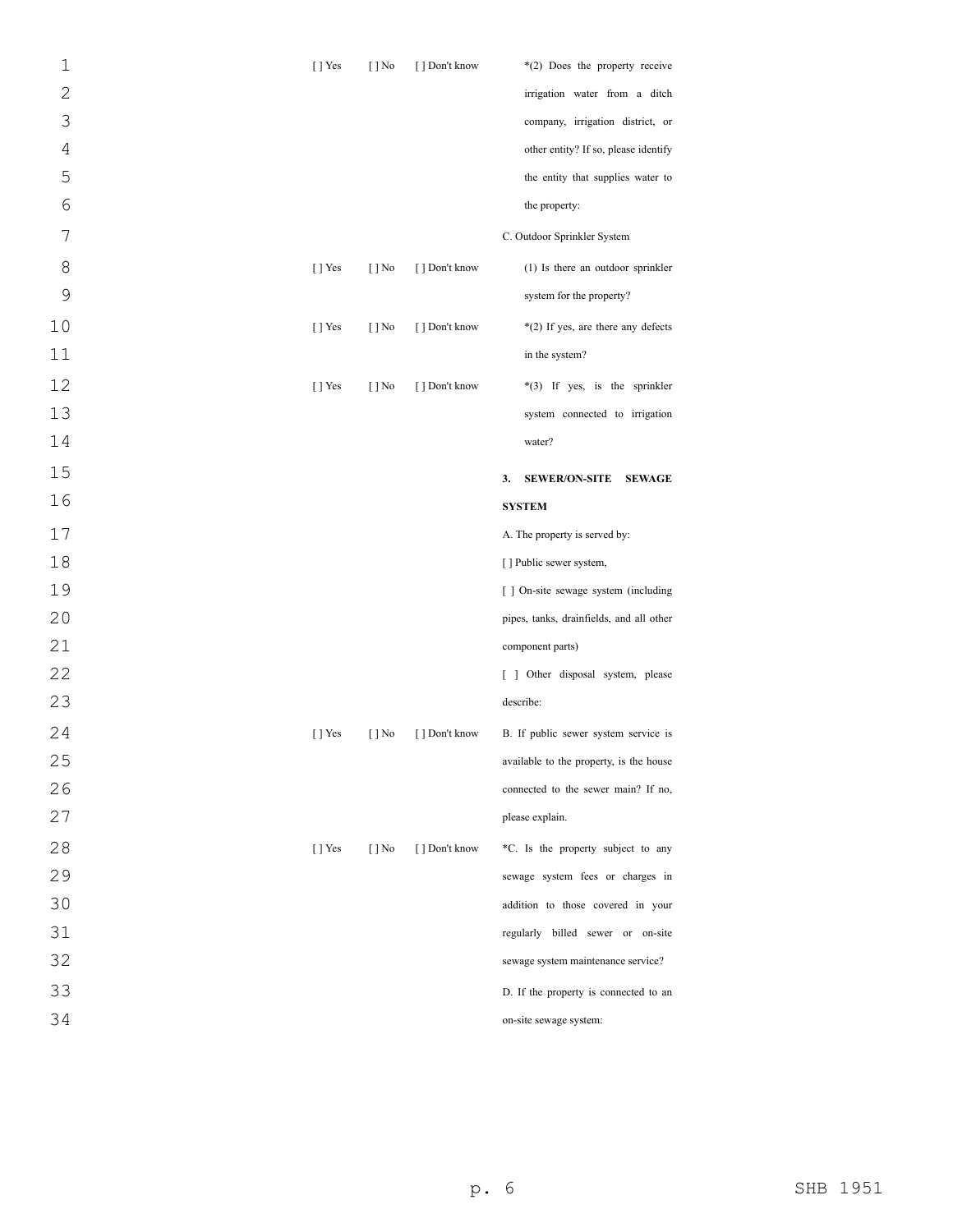| 1              | $[ ]$ Yes      | $[ ]$ No                 | [ ] Don't know               | *(1) Was a permit issued for its                        |
|----------------|----------------|--------------------------|------------------------------|---------------------------------------------------------|
| $\overline{2}$ |                |                          |                              | construction, and was it approved                       |
| 3              |                |                          |                              | by the local health department or                       |
| 4              |                |                          |                              | district<br>following<br>its                            |
| 5              |                |                          |                              | construction?                                           |
| 6              |                |                          |                              | (2) When was it last pumped?                            |
| 7              |                |                          |                              | .                                                       |
| 8              | $[ ]$ Yes      | $[$ No                   | [ ] Don't know               | $*(3)$ Are there any defects in the                     |
| 9              |                |                          |                              | operation of the on-site sewage                         |
| 10             |                |                          |                              | system?                                                 |
| 11             |                |                          | [ ] Don't know               | (4) When was it last inspected?                         |
| 12             |                |                          |                              |                                                         |
| 13             |                |                          |                              | By whom: $\dots \dots \dots \dots \dots \dots$          |
| 14             |                |                          | [ ] Don't know               | (5) For how many bedrooms was                           |
| 15             |                |                          |                              | the<br>on-site sewage<br>system                         |
| 16             |                |                          |                              | approved?                                               |
| 17             |                |                          |                              | . bedrooms                                              |
| 18             | $[ ]$ Yes      | $[ ]$ No                 | [ ] Don't know               | E. Are all plumbing fixtures, including                 |
| 19             |                |                          |                              | laundry drain, connected to the                         |
| 20             |                |                          |                              | sewer/on-site sewage system? If no,                     |
| 21             |                |                          |                              |                                                         |
| 22             | $[ ]$ Yes      | $[ ]$ No                 | [ ] Don't know               | *F. Have there been any changes or                      |
| 23             |                |                          |                              | repairs to the on-site sewage system?                   |
| 24             | [ ] Yes        | $\left[\ \right]$ No     | [ ] Don't know               | G. Is the on-site sewage system,                        |
| 25             |                |                          |                              | including the drainfield, located                       |
| 26             |                |                          |                              | entirely within the boundaries of the                   |
| 27             |                |                          |                              | property? If no, please explain.                        |
| 28             |                |                          |                              |                                                         |
| 29             | $\lceil$   Yes | $\lceil \cdot \rceil$ No | [] Don't know                | *H. Does the on-site sewage system                      |
| 30             |                |                          |                              | require monitoring and maintenance                      |
| 31             |                |                          |                              | services more frequently than once a                    |
| 32             |                |                          |                              | year?                                                   |
| 33             |                |                          |                              |                                                         |
| 34             |                |                          |                              | NOTICE: IF THIS RESIDENTIAL REAL PROPERTY DISCLOSURE    |
| 35             |                |                          |                              | STATEMENT IS BEING COMPLETED FOR NEW CONSTRUCTION WHICH |
| 36             |                |                          |                              | HAS NEVER BEEN OCCUPIED, THE SELLER IS NOT REQUIRED TO  |
| 37             |                |                          |                              | COMPLETE THE QUESTIONS LISTED IN ITEM 4. STRUCTURAL OR  |
| 38             |                |                          | ITEM 5. SYSTEMS AND FIXTURES |                                                         |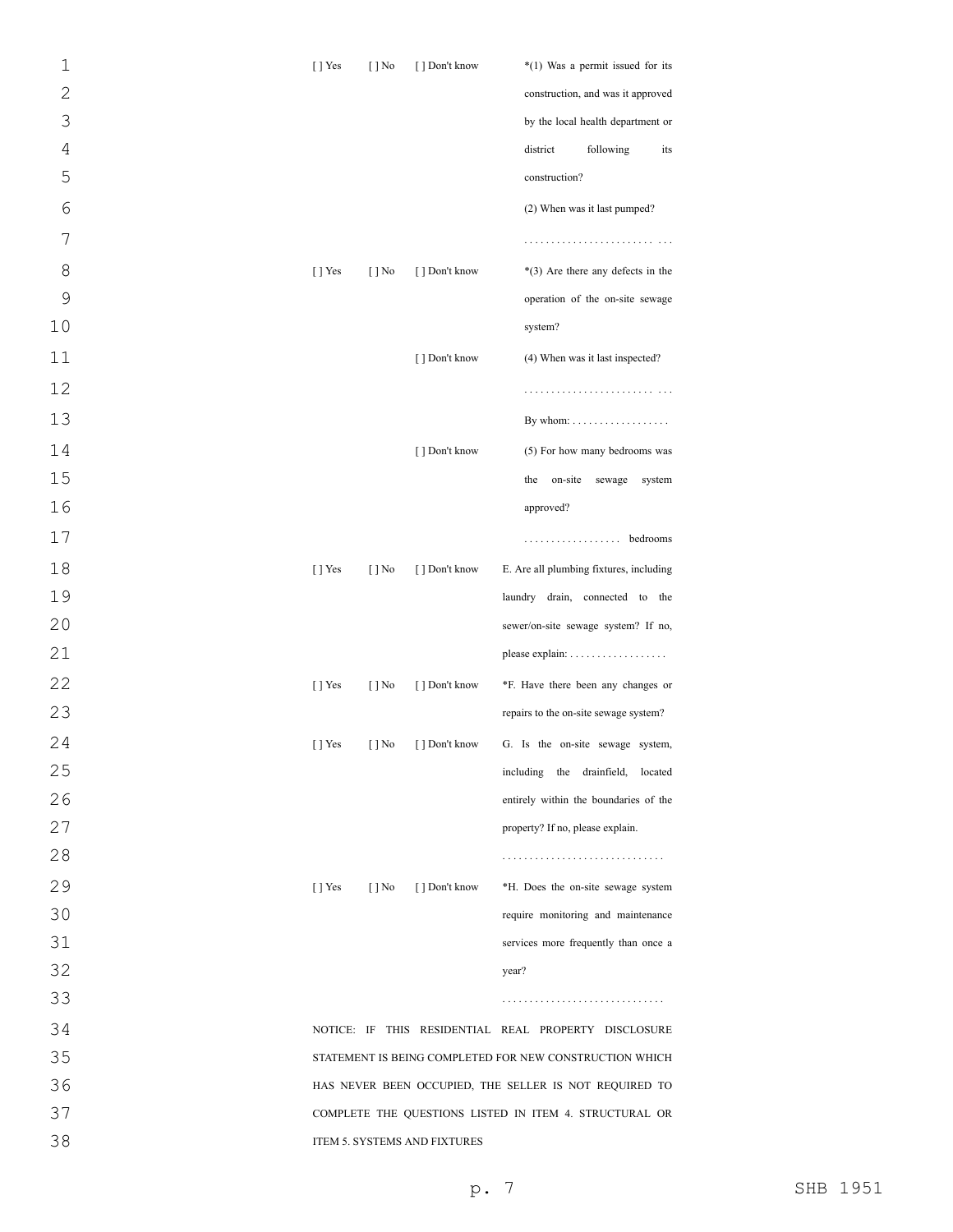| 1              |           |                          |                |                     | <b>4. STRUCTURAL</b>           |                                                        |
|----------------|-----------|--------------------------|----------------|---------------------|--------------------------------|--------------------------------------------------------|
| $\mathbf{2}$   | $[ ]$ Yes | $\lceil \cdot \rceil$ No | [ ] Don't know |                     |                                | *A. Has the roof leaked within the last                |
| 3              |           |                          |                |                     | five years?                    |                                                        |
| $\overline{4}$ | [] Yes    | $[ ]$ No                 | [ ] Don't know |                     |                                | *B. Has the basement flooded or                        |
| 5              |           |                          |                |                     | leaked?                        |                                                        |
| 6              | $[$ ] Yes | $[ ]$ No                 | [ ] Don't know |                     |                                | *C. Have there been any conversions,                   |
| 7              |           |                          |                |                     | additions, or remodeling?      |                                                        |
| 8              | [] Yes    | $[ ]$ No                 | [ ] Don't know |                     |                                | *(1) If yes, were all building                         |
| 9              |           |                          |                |                     | permits obtained?              |                                                        |
| 10             | [] Yes    | $[ ]$ No                 | [ ] Don't know |                     |                                | *(2) If yes, were all final                            |
| 11             |           |                          |                |                     | inspections obtained?          |                                                        |
| 12             | $[$ T Yes | $[ ]$ No                 | [ ] Don't know |                     |                                | D. Do you know the age of the house?                   |
| 13             |           |                          |                |                     |                                | If yes, year of original construction:                 |
| 14             | $[ ]$ Yes | $[ ]$ No                 | [ ] Don't know |                     |                                | *E. Has there been any settling,                       |
| 15             |           |                          |                |                     |                                | slippage, or sliding of the property or                |
| 16             |           |                          |                |                     | its improvements?              |                                                        |
| 17             | [] Yes    | $[ ]$ No                 | [ ] Don't know |                     |                                | *F. Are there any defects with the                     |
| 18             |           |                          |                |                     |                                | following: (If yes, please check                       |
| 19             |           |                          |                |                     | applicable items and explain.) |                                                        |
| 20             |           | $\Box$ Foundations       |                | $\Box$ Decks        |                                | □ Exterior Walls                                       |
| 21             |           | $\Box$ Chimneys          |                | □ Interior Walls    |                                | $\Box$ Fire Alarm                                      |
| 22             |           | $\Box$ Doors             |                | $\Box$ Windows      |                                | $\Box$ Patio                                           |
| 23             |           | $\Box$ Ceilings          |                | $\Box$ Slab Floors  |                                | $\Box$ Driveways                                       |
| 24             |           | $\Box$ Pools             |                | $\Box$ Hot Tub      |                                | $\Box$ Sauna                                           |
| 25             |           | $\Box$ Sidewalks         |                | $\Box$ Outbuildings |                                | $\Box$ Fireplaces                                      |
| 26             |           | □ Garage Floors          |                | $\Box$ Walkways     |                                | $\Box$ Siding                                          |
| 27             |           | $\Box$ Other             |                | $\Box$ Woodstoves   |                                | $\Box$ Elevators                                       |
| 28             |           | □ Incline Elevators      |                | □ Stairway Chair    |                                | □ Wheelchair Lifts                                     |
| 29             |           |                          |                | Lifts               |                                |                                                        |
| 30             | $[ ]$ Yes | $[ ]$ No                 | [ ] Don't know |                     |                                | *G. Was a structural pest or "whole                    |
| 31             |           |                          |                |                     |                                | house" inspection done? If yes, when                   |
| 32             |           |                          |                |                     |                                | and by whom was the inspection                         |
| 33             |           |                          |                |                     |                                | $completed? \ldots \ldots \ldots \ldots \ldots \ldots$ |
| 34             | $[ ]$ Yes | $[ ]$ No                 | [ ] Don't know |                     |                                | H. During your ownership, has the                      |
| 35             |           |                          |                |                     |                                | property had any wood destroying                       |
| 36             |           |                          |                |                     | organism or pest infestation?  |                                                        |
| 37             | $[$ T Yes | $[ ]$ No                 | [ ] Don't know |                     | I. Is the attic insulated?     |                                                        |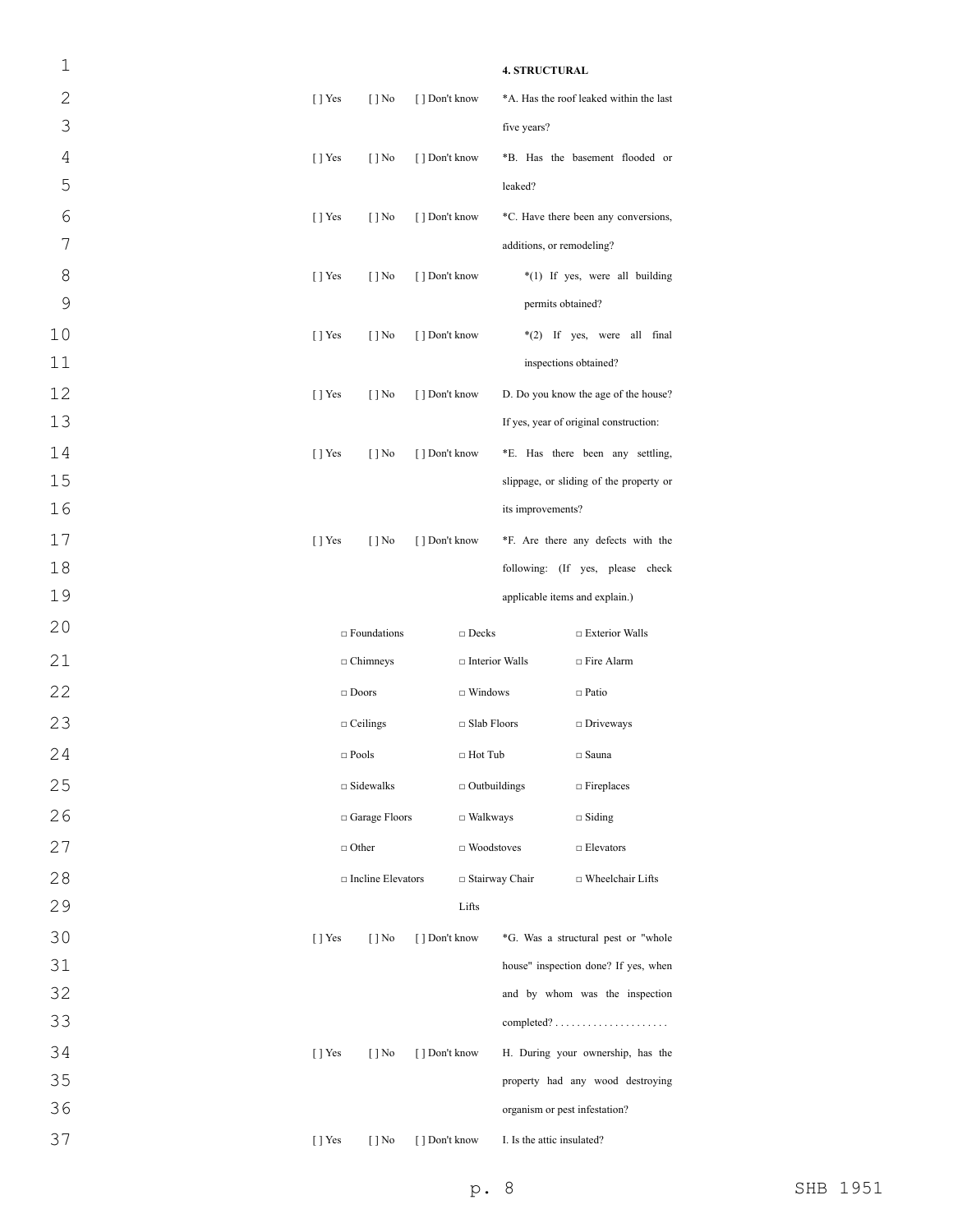| $1\,$        | $\lceil$   Yes | $\lceil \cdot \rceil$ No | [ ] Don't know | J. Is the basement insulated?            |
|--------------|----------------|--------------------------|----------------|------------------------------------------|
| $\mathbf{2}$ |                |                          |                | <b>5. SYSTEMS AND FIXTURES</b>           |
| 3            |                |                          |                | *A. If any of the following systems or   |
| $\sqrt{4}$   |                |                          |                | fixtures are included with the transfer, |
| 5            |                |                          |                | are there any defects? If yes, please    |
| 6            |                |                          |                | explain.                                 |
| 7            | $[$ T Yes      | $[$ ] No                 | [ ] Don't know | Electrical<br>system,<br>including       |
| 8            |                |                          |                | wiring, switches, outlets, and           |
| 9            |                |                          |                | service                                  |
| 10           | $[$ T Yes      | $[ ]$ No                 | [ ] Don't know | Plumbing<br>system,<br>including         |
| 11           |                |                          |                | pipes, faucets,<br>fixtures, and         |
| 12           |                |                          |                | toilets                                  |
| 13           | $[$ ] Yes      | $[$ ] No                 | [ ] Don't know | Hot water tank                           |
| 14           | $[$ T Yes      | $[$ ] No                 | [] Don't know  | Garbage disposal                         |
| 15           | $[$ T Yes      | $[ ]$ No                 | [ ] Don't know | Appliances                               |
| 16           | $[$ T Yes      | $[$ ] No                 | [ ] Don't know | Sump pump                                |
| 17           | $[$ T Yes      | $[$ ] No                 | [ ] Don't know | Heating and cooling systems              |
| 18           | $[ ]$ Yes      | $[ ]$ No                 | [ ] Don't know | Security system                          |
| 19           |                |                          |                | [] Owned [] Leased                       |
| 20           |                |                          |                |                                          |
| 21           |                |                          |                | *B. If any of the following fixtures or  |
| 22           |                |                          |                | property is included with the transfer,  |
| 23           |                |                          |                | are they leased? (If yes, please attach  |
| 24           |                |                          |                | copy of lease.)                          |
| 25           | [] Yes         | $[ ]$ No                 | [ ] Don't know | Security system                          |
| 26           | [] Yes         | $[ ]$ No                 | [ ] Don't know | Tanks (type): $\dots$ .                  |
| 27           | $[$ T Yes      | $[ ]$ No                 | [] Don't know  | Satellite dish                           |
| 28           |                |                          |                | Other: $\dots$                           |
| 29           |                |                          |                | *C. Are any of the following kinds of    |
| 30           |                |                          |                | wood burning appliances present at       |
| 31           |                |                          |                | the property?                            |
| 32           | [] Yes         | $[ ]$ No                 | [ ] Don't know | (1) Woodstove?                           |
| 33           | $[$ T Yes      | $[$ ] No                 | [ ] Don't know | (2) Fireplace insert?                    |
| 34           | [ ] Yes        | $[ ]$ No                 | [ ] Don't know | (3) Pellet stove?                        |
| 35           | [ ] Yes        | $[ ]$ No                 | [] Don't know  | (4) Fireplace?                           |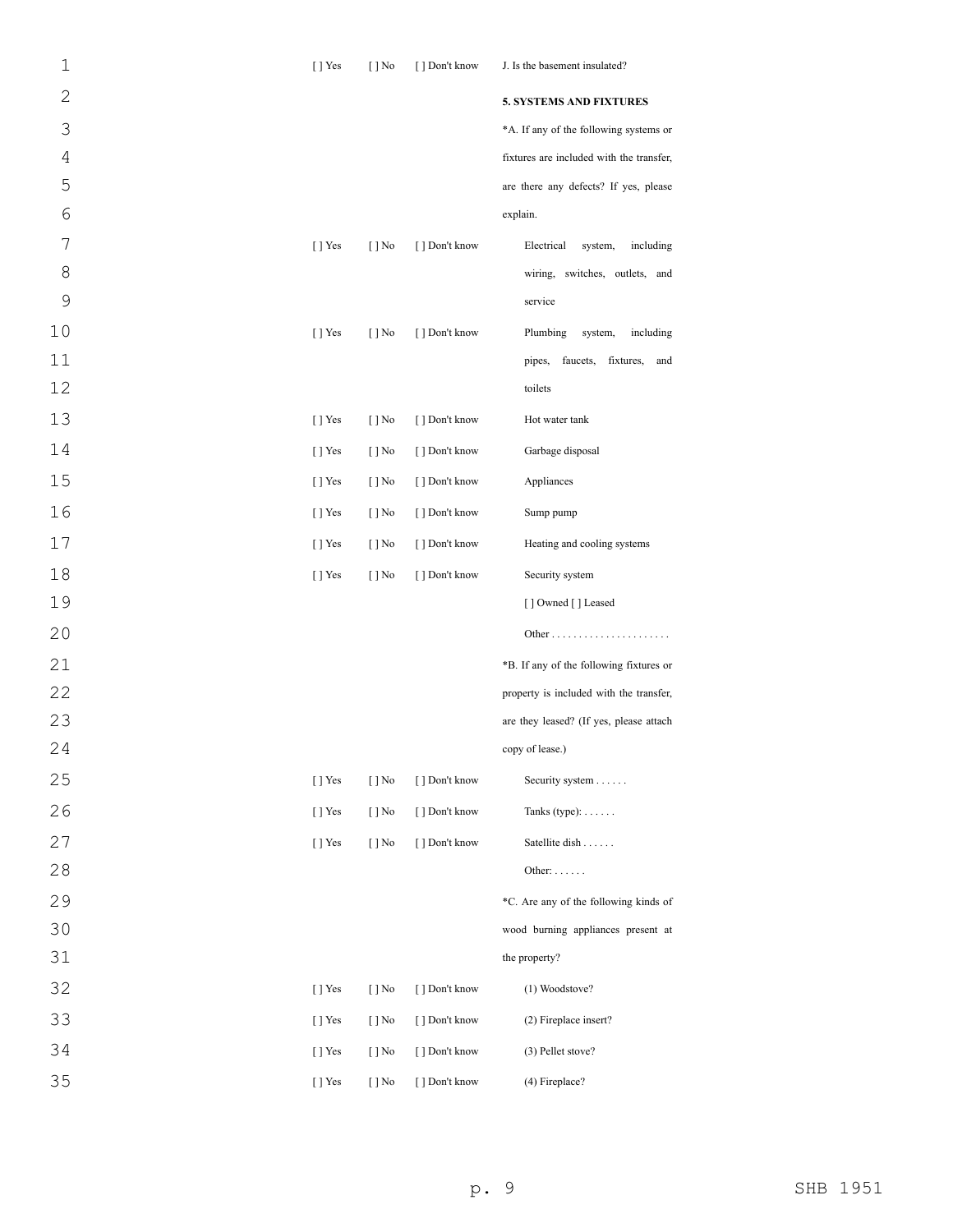| 1              | $[$ T Yes | $\lceil \cdot \rceil$ No | [ ] Don't know | If yes, are all of the $(1)$          |
|----------------|-----------|--------------------------|----------------|---------------------------------------|
| $\overline{c}$ |           |                          |                | woodstoves or (2) fireplace           |
| $\mathfrak{Z}$ |           |                          |                | inserts certified by the U.S.         |
| $\sqrt{4}$     |           |                          |                | Environmental<br>Protection           |
| 5              |           |                          |                | Agency<br>clean<br>burning<br>as      |
| 6              |           |                          |                | appliances to improve air quality     |
| 7              |           |                          |                | and public health?                    |
| 8              | $[$ T Yes | $[$ ] No                 | [ ] Don't know | D. Is the property located within a   |
| $\mathcal{G}$  |           |                          |                | city, county, or district or within a |
| 10             |           |                          |                | department of natural resources fire  |
| 11             |           |                          |                | protection zone that provides fire    |
| 12             |           |                          |                | protection services?                  |
| 13             | $[ ]$ Yes | $[$ ] No                 | [ ] Don't know | E. Is the property equipped with      |
| 14             |           |                          |                | carbon monoxide alarms?               |
| 15             |           |                          |                | (Note: Pursuant to RCW 19.27.530,     |
| 16             |           |                          |                | seller must equip the residence with  |
| 17             |           |                          |                | carbon monoxide alarms as required    |
| 18             |           |                          |                | by the state building code.)          |
| 19             | $[$ T Yes | $[$ ] No                 | [ ] Don't know | F. Is the property equipped with      |
| 20             |           |                          |                | smoke detection devices?              |
| 21             |           |                          |                | (Note: Pursuant to RCW 43.44.110, if  |
| 22             |           |                          |                | the property is not equipped with at  |
| 23             |           |                          |                | least one smoke detection device, at  |
| 24             |           |                          |                | least one must be provided by the     |
| 25             |           |                          |                | seller.)                              |
| 26             | [ ] Yes   | $[ ]$ No                 | [] Don't know  | G. Does the property currently have   |
| 27             |           |                          |                | internet service?                     |
| 28             |           |                          | [] Don't know  | Provider                              |
| 29             |           |                          |                | <b>6. HOMEOWNERS'</b>                 |
| 30             |           |                          |                | ASSOCIATION/COMMON                    |
| 31             |           |                          |                | <b>INTERESTS</b>                      |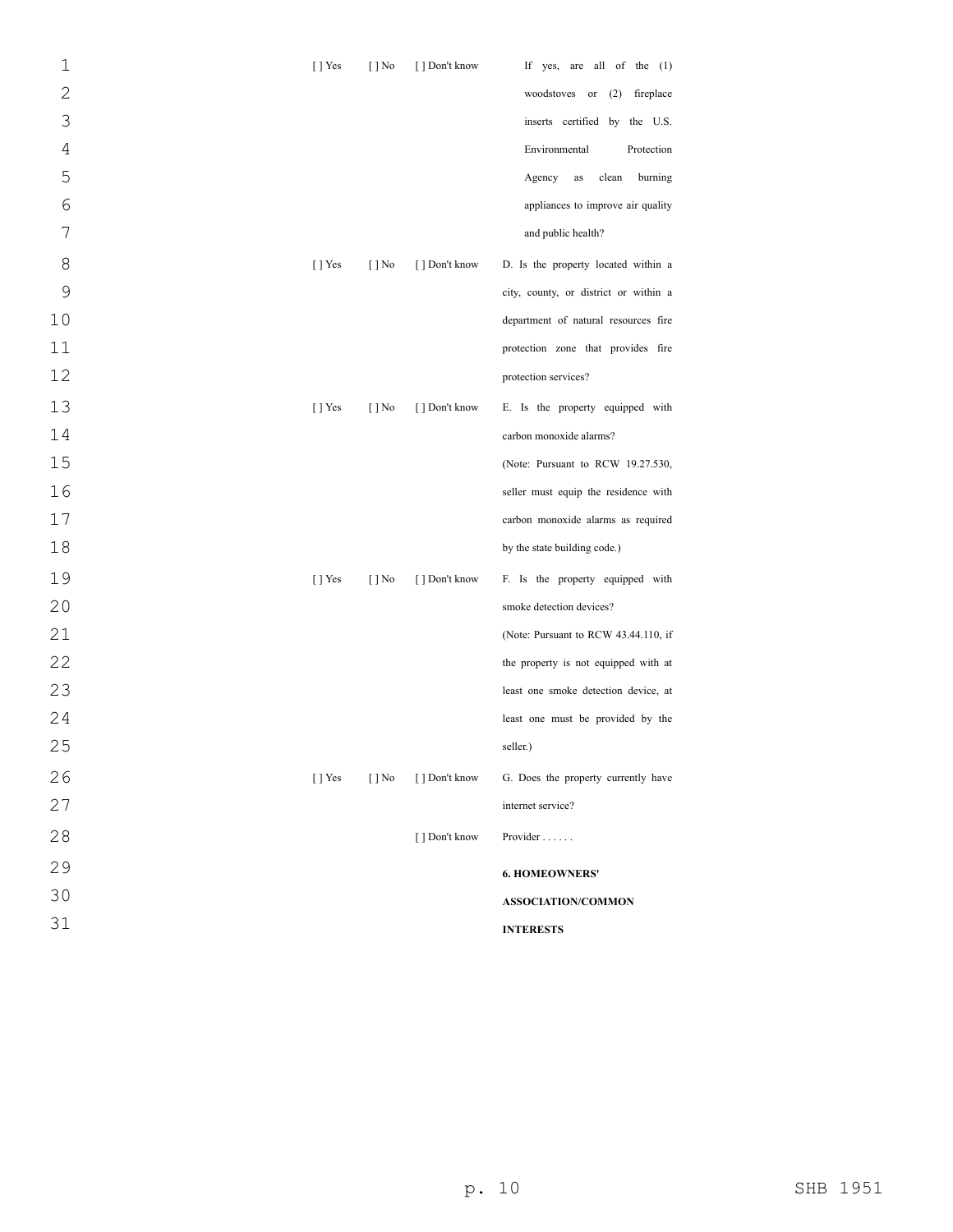| $\mathbf 1$  | $[$ T Yes | $\lceil \cdot \rceil$ No | [ ] Don't know | Homeowners'<br>Is<br>there<br>$\rm{a}$<br>А. |
|--------------|-----------|--------------------------|----------------|----------------------------------------------|
| $\mathbf{2}$ |           |                          |                | Association? Name of Association and         |
| 3            |           |                          |                | contact information for an officer,          |
| $\sqrt{4}$   |           |                          |                | director, employee, or other authorized      |
| 5            |           |                          |                | agent, if any, who may provide the           |
| $\sqrt{6}$   |           |                          |                | association's<br>financial<br>statements,    |
| 7            |           |                          |                | minutes, bylaws, fining policy, and          |
| 8            |           |                          |                | other information that is not publicly       |
| 9            |           |                          |                | available:                                   |
| 10           | $[$ T Yes | $\lceil \cdot \rceil$ No | [ ] Don't know | Are there regular periodic<br>В.             |
| 11           |           |                          |                | assessments:                                 |
| 12           |           |                          |                | \$per [] Month [] Year                       |
| 13           |           |                          |                | $\left[\right]$ Other                        |
| 14           | $[$ T Yes | $\lceil \cdot \rceil$ No | [] Don't know  | *C. Are there any pending special            |
| 15           |           |                          |                | assessments?                                 |
| 16           | $[$ T Yes | $\lceil \cdot \rceil$ No | [ ] Don't know | *D. Are there any shared "common             |
| 17           |           |                          |                | areas" or any joint maintenance              |
| 18           |           |                          |                | agreements (facilities such as walls,        |
| 19           |           |                          |                | fences, landscaping, pools, tennis           |
| 20           |           |                          |                | courts, walkways, or other areas co-         |
| 21           |           |                          |                | owned in undivided interest with             |
| 22           |           |                          |                | others)?                                     |
| 23           |           |                          |                | 7. ENVIRONMENTAL                             |
| 24           | $[$ T Yes | $[ ]$ No                 | [ ] Don't know | *A. Have there been any flooding,            |
| 25           |           |                          |                | standing water, or drainage problems         |
| 26           |           |                          |                | on the property that affect the property     |
| 27           |           |                          |                | or access to the property?                   |
| 28           | [] Yes    | $\lceil \cdot \rceil$ No | [] Don't know  | *B. Does any part of the property            |
| 29           |           |                          |                | contain fill dirt, waste, or other fill      |
| 30           |           |                          |                | material?                                    |
| 31           | $[ ]$ Yes | $[ ]$ No                 | [ ] Don't know | *C. Is there any material damage to          |
| 32           |           |                          |                | the property from fire, wind, floods,        |
| 33           |           |                          |                | beach<br>earthquake,<br>movements,           |
| 34           |           |                          |                | expansive soils, or landslides?              |
| 35           | [] Yes    | $[$ ] No                 | [ ] Don't know | D. Are there any shorelines, wetlands,       |
| 36           |           |                          |                | floodplains, or critical areas on the        |
| 37           |           |                          |                | property?                                    |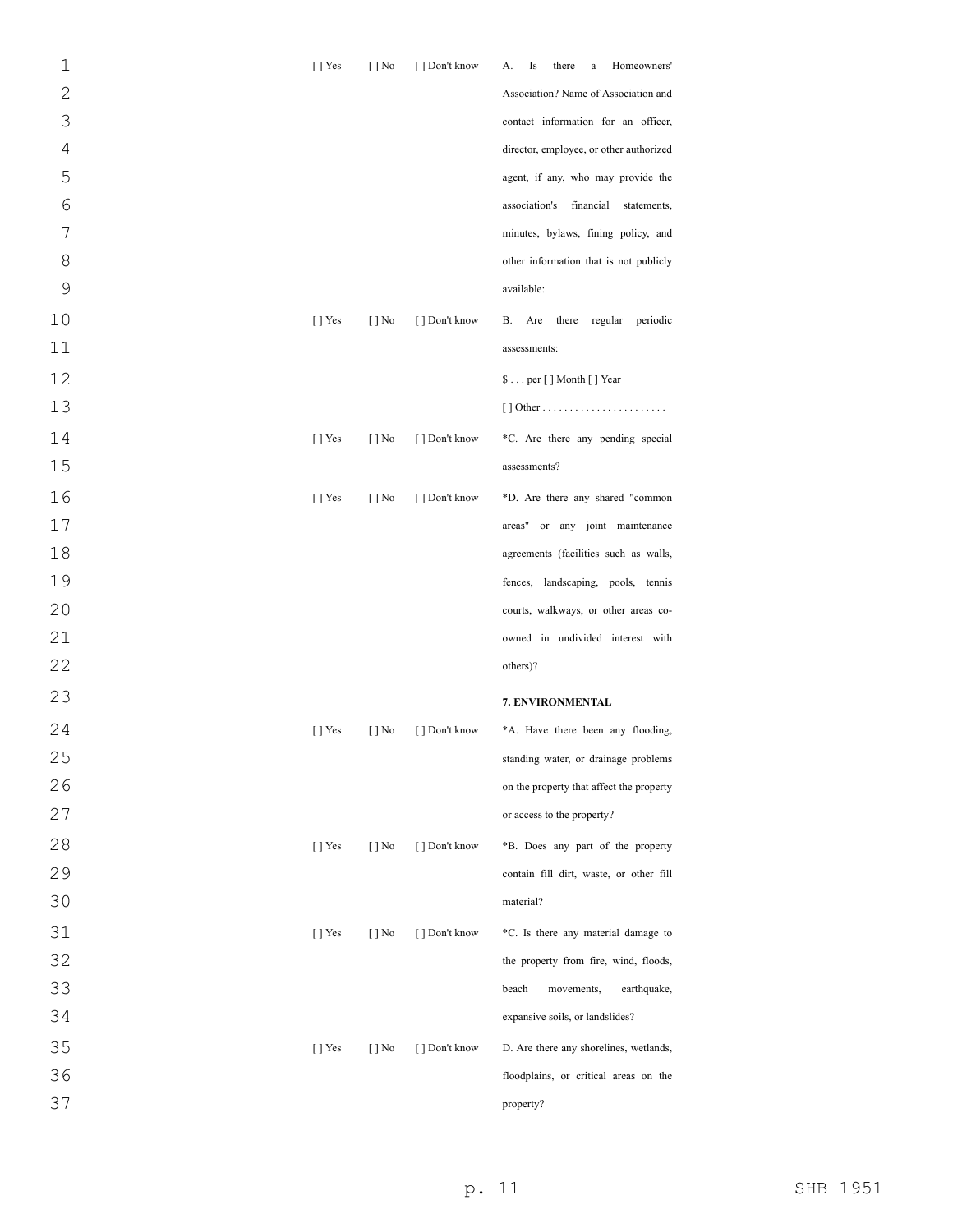| $\mathbf 1$     | [] Yes     | $[$ ] No                 | [ ] Don't know | *E.<br>Are there any<br>substances,     |
|-----------------|------------|--------------------------|----------------|-----------------------------------------|
| $\overline{2}$  |            |                          |                | materials, or products in or on the     |
| 3               |            |                          |                | property that may be environmental      |
| $\overline{4}$  |            |                          |                | such<br>asbestos,<br>concerns,<br>as    |
| 5               |            |                          |                | formaldehyde, radon gas, lead-based     |
| $6\phantom{1}6$ |            |                          |                | paint, fuel or chemical storage tanks,  |
| 7               |            |                          |                | or contaminated soil or water?          |
| 8               | $[$ T Yes  | $[$ ] No                 | [ ] Don't know | *F. Has the property been used for      |
| 9               |            |                          |                | commercial or industrial purposes?      |
| 10              | $[$ T Yes  | $\lceil \cdot \rceil$ No | [ ] Don't know | *G. Is there any soil or groundwater    |
| 11              |            |                          |                | contamination?                          |
| 12              | $[$ T Yes  | $[$ ] No                 | [ ] Don't know | *H. Are there transmission poles or     |
| 13              |            |                          |                | other electrical utility equipment      |
| 14              |            |                          |                | installed, maintained, or buried on the |
| 15              |            |                          |                | property that do not provide utility    |
| 16              |            |                          |                | service to the structures on the        |
| 17              |            |                          |                | property?                               |
| 18              | $[$ T Yes  | $[$ ] No                 | [ ] Don't know | *I. Has the property been used as a     |
| 19              |            |                          |                | legal or illegal dumping site?          |
| 20              | $[$ T Yes  | $\lceil \cdot \rceil$ No | [ ] Don't know | *J. Has the property been used as an    |
| 21              |            |                          |                | illegal drug manufacturing site?        |
| 22              | $[$ T Yes  | $[$ ] No                 | [ ] Don't know | *K. Are there any radio towers in the   |
| 23              |            |                          |                | area that cause interference with       |
| 24              |            |                          |                | cellular telephone reception?           |
| 25              | $\Box$ Yes | $\Box$ No                | [] Don't know  | *L. Is there any damage to the          |
| 26              |            |                          |                | property from animals, including        |
| 27              |            |                          |                | urine, feces, or other waste; chewing   |
| 28              |            |                          |                | on wires or siding of main structure;   |
| 29              |            |                          |                | or digging?                             |
| 30              |            |                          |                | 8.<br><b>MANUFACTURED</b><br>AND        |
| 31              |            |                          |                | <b>MOBILE HOMES</b>                     |
| 32              |            |                          |                | If<br>the<br>includes<br>property<br>a  |
| 33              |            |                          |                | manufactured or mobile home,            |
| 34              | $[$ T Yes  | $\lceil \cdot \rceil$ No | [ ] Don't know | *A. Did you make any alterations to     |
| 35              |            |                          |                | the home? If yes, please describe the   |
| 36              |            |                          |                | alterations:                            |
| 37              | $[ ]$ Yes  | $[ ]$ No                 | [ ] Don't know | *B. Did any previous owner make any     |
| 38              |            |                          |                | alterations to the home?                |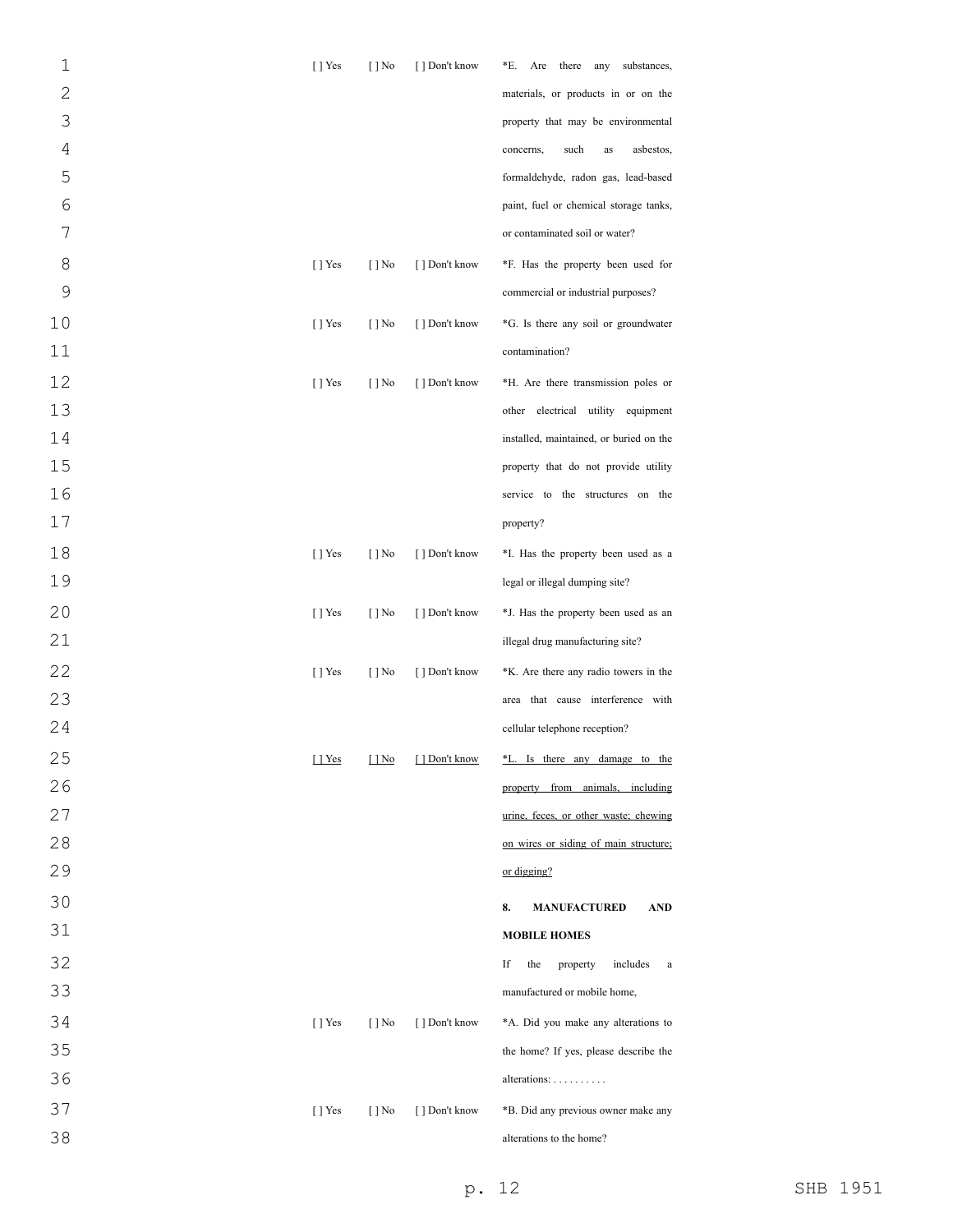| 1              | $[$ T Yes | $[ ]$ No | [ ] Don't know                    | *C. If alterations were made, were                           |
|----------------|-----------|----------|-----------------------------------|--------------------------------------------------------------|
| $\overline{2}$ |           |          |                                   | permits or variances for these                               |
| 3              |           |          |                                   | alterations obtained?                                        |
| $\overline{4}$ |           |          |                                   | <b>FULL</b><br>9.<br><b>DISCLOSURE</b><br>BY                 |
| 5              |           |          |                                   | <b>SELLERS</b>                                               |
| 6              |           |          |                                   | A. Other conditions or defects:                              |
| 7              | $[$ ] Yes | $[ ]$ No | [ ] Don't know                    | *Are there any other existing material                       |
| 8              |           |          |                                   | defects affecting the property that a                        |
| 9              |           |          |                                   | prospective buyer should know about?                         |
| 10             |           |          |                                   | B. Verification:                                             |
| 11             |           |          |                                   | The foregoing answers and attached                           |
| 12             |           |          |                                   | explanations (if any) are complete and                       |
| 13             |           |          |                                   | correct to the best of my/our                                |
| 14             |           |          |                                   | knowledge and I/we have received a                           |
| 15             |           |          |                                   | copy hereof. I/we authorize all of                           |
| 16             |           |          |                                   | my/our real estate licensees, if any, to                     |
| 17             |           |          |                                   | deliver a copy of this disclosure                            |
| 18             |           |          |                                   | statement to other real estate licensees                     |
| 19             |           |          |                                   | and all prospective buyers of the                            |
| 20             |           |          |                                   | property.                                                    |
| 21             | $DATE$    |          | SELLER                            | $SELECT R$                                                   |
| 22             |           |          | NOTICE TO THE BUYER               |                                                              |
| 23             |           |          |                                   | INFORMATION REGARDING REGISTERED SEX OFFENDERS MAY           |
| 24             |           |          |                                   | BE OBTAINED FROM LOCAL LAW ENFORCEMENT AGENCIES. THIS        |
| 25             |           |          |                                   | NOTICE IS INTENDED ONLY TO INFORM YOU OF WHERE TO OBTAIN     |
| 26             |           |          |                                   | THIS INFORMATION AND IS NOT AN INDICATION OF THE PRESENCE    |
| 27             |           |          | OF REGISTERED SEX OFFENDERS.      |                                                              |
| 28             |           |          | <b>II. BUYER'S ACKNOWLEDGMENT</b> |                                                              |
| 29             |           | А.       |                                   | Buyer hereby acknowledges that: Buyer has a duty to pay      |
| 30             |           |          |                                   | diligent attention to any material defects that are known to |
| 31             |           |          |                                   | Buyer or can be known to Buyer by utilizing diligent         |
| 32             |           |          | attention and observation.        |                                                              |
| 33             |           | В.       |                                   | The disclosures set forth in this statement and in any       |
| 34             |           |          |                                   | amendments to this statement are made only by the Seller     |
| 35             |           |          |                                   | and not by any real estate licensee or other party.          |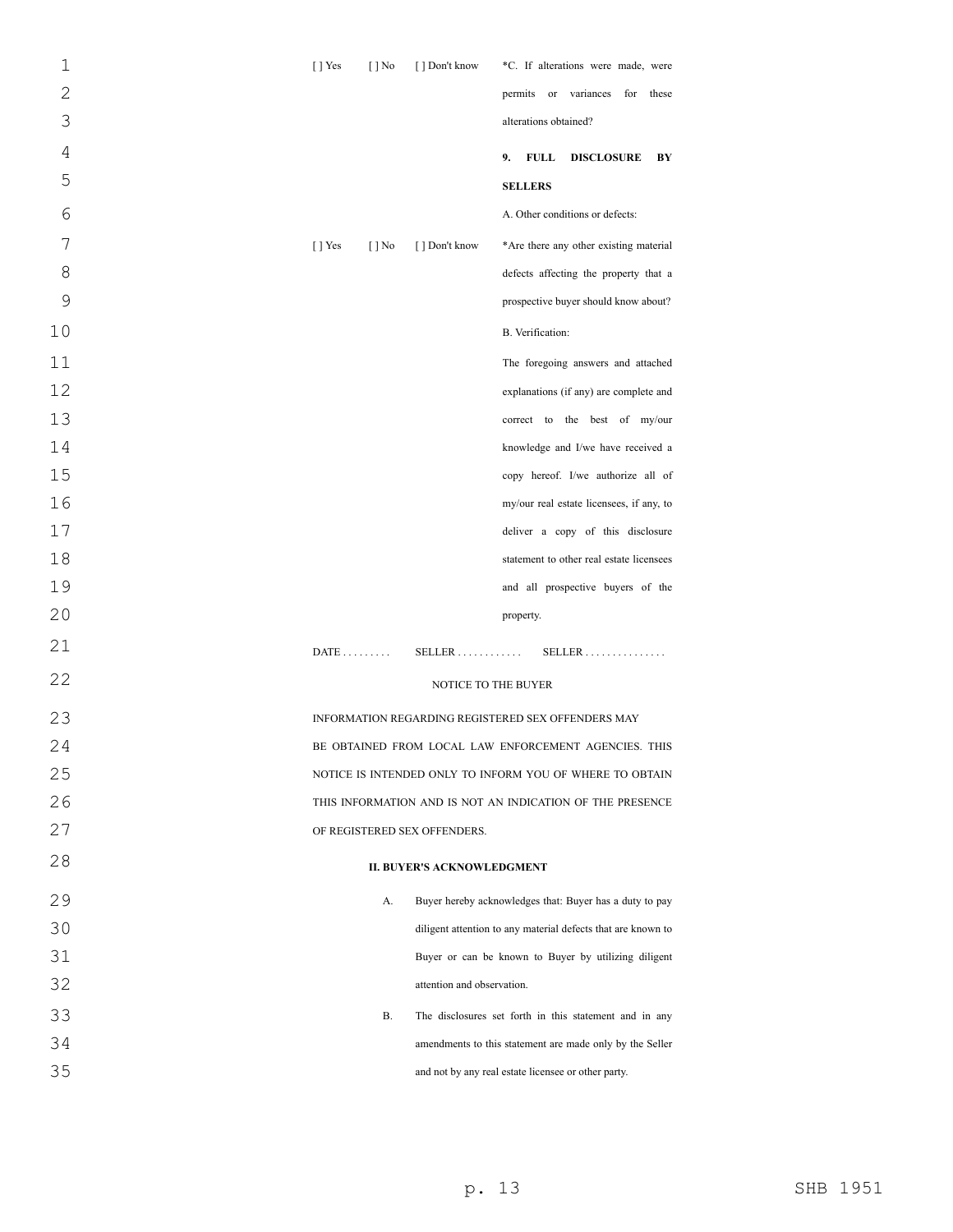|    | C. | Buyer acknowledges that, pursuant to RCW 64.06.050(2),      |
|----|----|-------------------------------------------------------------|
| 2  |    | real estate licensees are not liable for inaccurate         |
| 3  |    | information provided by Seller, except to the extent that   |
| 4  |    | real estate licensees know of such inaccurate information.  |
| 5  | D. | This information is for disclosure only and is not intended |
| 6  |    | to be a part of the written agreement between the Buyer     |
| 7  |    | and Seller.                                                 |
| 8  | Ε. | Buyer (which term includes all persons signing the          |
| 9  |    | "Buyer's acceptance" portion of this disclosure statement   |
| 10 |    | below) has received a copy of this Disclosure Statement     |
| 11 |    | (including attachments, if any) bearing Seller's signature. |

 DISCLOSURES CONTAINED IN THIS DISCLOSURE STATEMENT ARE PROVIDED BY SELLER BASED ON SELLER'S ACTUAL KNOWLEDGE OF THE PROPERTY AT THE TIME SELLER COMPLETES THIS DISCLOSURE STATEMENT. UNLESS BUYER AND SELLER OTHERWISE AGREE IN WRITING, BUYER SHALL HAVE THREE BUSINESS DAYS FROM THE DAY SELLER OR SELLER'S AGENT DELIVERS THIS DISCLOSURE STATEMENT TO RESCIND THE AGREEMENT BY DELIVERING A SEPARATELY SIGNED WRITTEN STATEMENT OF RESCISSION TO SELLER OR SELLER'S AGENT. YOU MAY WAIVE THE RIGHT TO RESCIND PRIOR TO OR AFTER THE TIME YOU ENTER INTO A SALE 20 AGREEMENT.

 BUYER HEREBY ACKNOWLEDGES RECEIPT OF A COPY OF THIS DISCLOSURE STATEMENT AND ACKNOWLEDGES THAT THE DISCLOSURES MADE HEREIN ARE THOSE OF THE SELLER ONLY, AND NOT OF ANY REAL ESTATE LICENSEE OR OTHER 24 PARTY.

25 DATE . . . . . . BUYER . . . . . . . . BUYER. . .

 (2) If the disclosure statement is being completed for new construction which has never been occupied, the disclosure statement is not required to contain and the seller is not required to complete the questions listed in item 4. Structural or item 5. Systems and Fixtures.30

 (3) The seller disclosure statement shall be for disclosure only, and shall not be considered part of any written agreement between the buyer and seller of residential property. The seller disclosure 34 statement shall be only a disclosure made by the seller, and not any real estate licensee involved in the transaction, and shall not be construed as a warranty of any kind by the seller or any real estate 37 licensee involved in the transaction.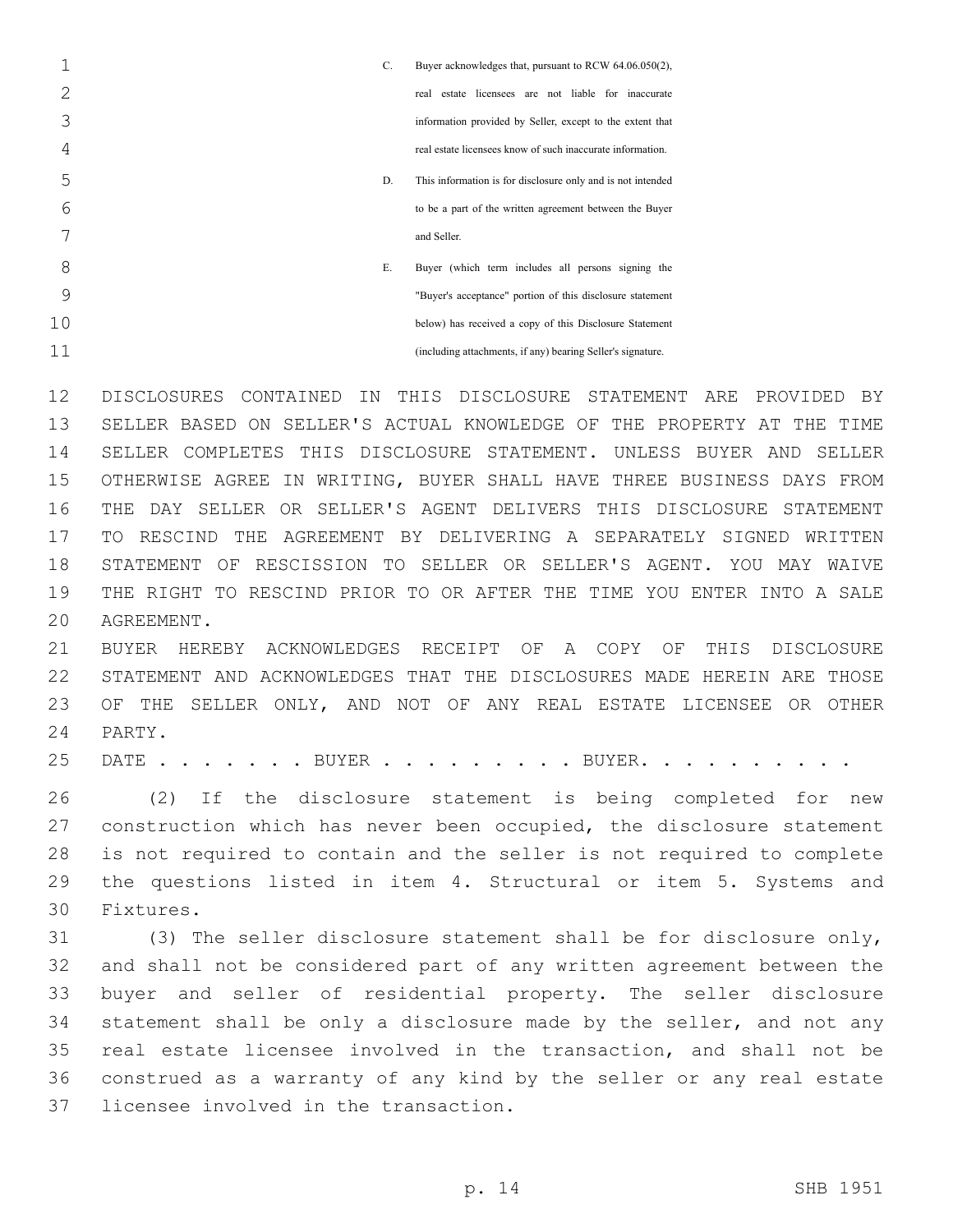**Sec. 2.** RCW 64.06.013 and 2012 c 132 s 3 are each amended to 2 read as follows:

 (1) In a transaction for the sale of commercial real estate, the seller shall, unless the buyer has expressly waived the right to receive the disclosure statement under RCW 64.06.010, or unless the transfer is otherwise exempt under RCW 64.06.010, deliver to the buyer a completed seller disclosure statement in the following format and that contains, at a minimum, the following information:

9 INSTRUCTIONS TO THE SELLER

 Please complete the following form. Do not leave any spaces blank. If 11 the question clearly does not apply to the property write "NA." If the answer is "yes" to any \* items, please explain on attached sheets. Please refer to the line number(s) of the question(s) when you provide your explanation(s). For your protection you must date and sign each page of this disclosure statement and each attachment. Delivery of the disclosure statement must occur not later than five business days, unless otherwise agreed, after mutual acceptance of a written contract to purchase between a buyer and a seller.

## 19 NOTICE TO THE BUYER

 THE FOLLOWING DISCLOSURES ARE MADE BY SELLER ABOUT THE CONDITION OF THE PROPERTY LOCATED AT. . . . . . . . . . . . . . . . . . . . . . . ("THE PROPERTY"), OR AS LEGALLY DESCRIBED ON ATTACHED EXHIBIT A.

 SELLER MAKES THE FOLLOWING DISCLOSURES OF EXISTING MATERIAL FACTS OR MATERIAL DEFECTS TO BUYER BASED ON SELLER'S ACTUAL KNOWLEDGE OF THE PROPERTY AT THE TIME SELLER COMPLETES THIS DISCLOSURE STATEMENT. UNLESS YOU AND SELLER OTHERWISE AGREE IN WRITING, YOU HAVE THREE BUSINESS DAYS FROM THE DAY SELLER OR SELLER'S AGENT DELIVERS THIS DISCLOSURE STATEMENT TO YOU TO RESCIND THE AGREEMENT BY DELIVERING A SEPARATELY SIGNED WRITTEN STATEMENT OF RESCISSION TO SELLER OR SELLER'S AGENT. IF THE SELLER DOES NOT GIVE YOU A COMPLETED DISCLOSURE STATEMENT, THEN YOU MAY WAIVE THE RIGHT TO RESCIND PRIOR TO OR AFTER THE TIME YOU ENTER INTO A SALE AGREEMENT.

 THE FOLLOWING ARE DISCLOSURES MADE BY SELLER AND ARE NOT THE REPRESENTATIONS OF ANY REAL ESTATE LICENSEE OR OTHER PARTY. THIS INFORMATION IS FOR DISCLOSURE ONLY AND IS NOT INTENDED TO BE A PART OF ANY WRITTEN AGREEMENT BETWEEN BUYER AND SELLER.

 FOR A MORE COMPREHENSIVE EXAMINATION OF THE SPECIFIC CONDITION OF THIS PROPERTY YOU ARE ADVISED TO OBTAIN AND PAY FOR THE SERVICES OF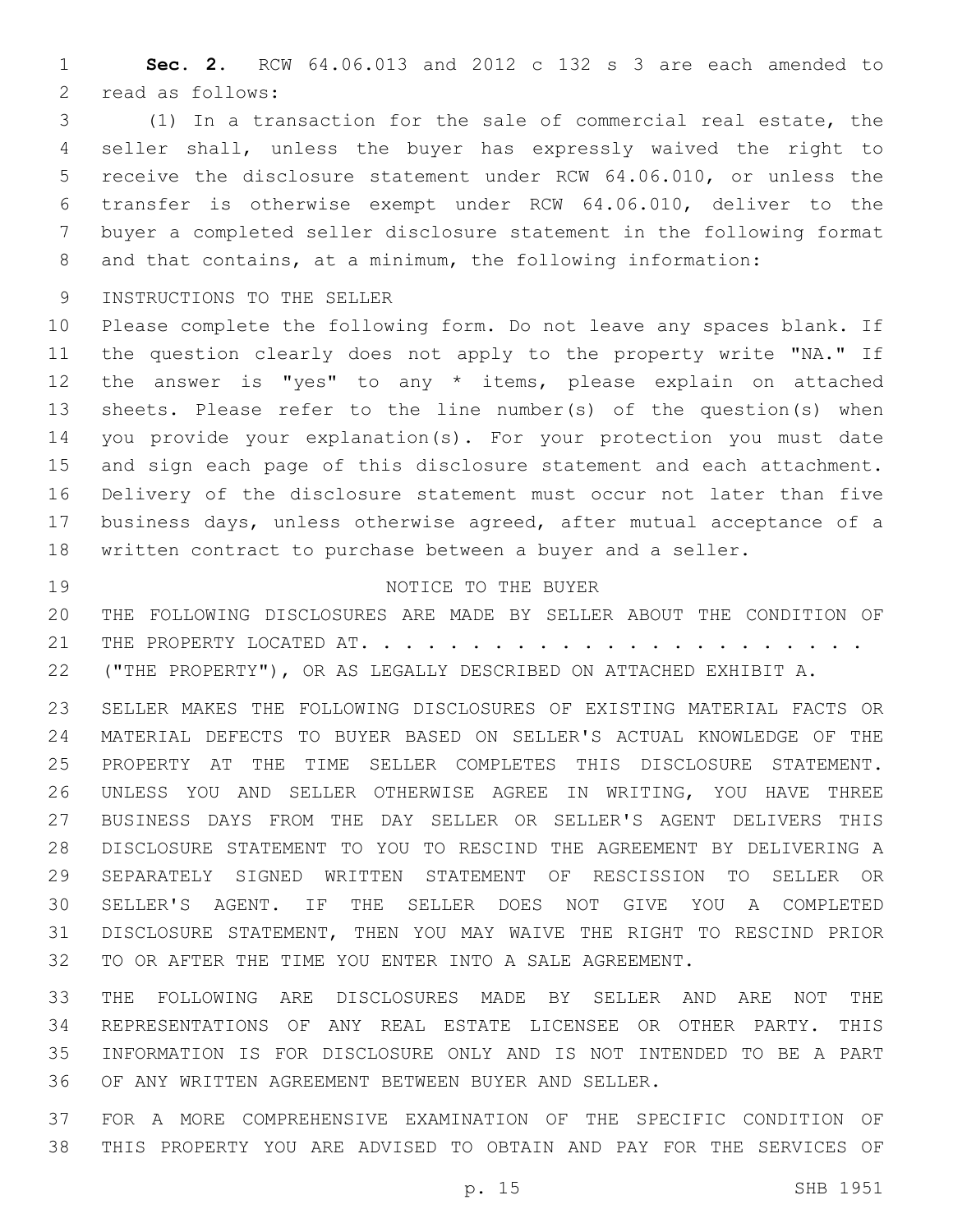1 QUALIFIED EXPERTS TO INSPECT THE PROPERTY, WHICH MAY INCLUDE, WITHOUT 2 LIMITATION, ARCHITECTS, ENGINEERS, LAND SURVEYORS, PLUMBERS, 3 ELECTRICIANS, ROOFERS, BUILDING INSPECTORS, ON-SITE WASTEWATER 4 TREATMENT INSPECTORS, OR STRUCTURAL PEST INSPECTORS. THE PROSPECTIVE 5 BUYER AND SELLER MAY WISH TO OBTAIN PROFESSIONAL ADVICE OR 6 INSPECTIONS OF THE PROPERTY OR TO PROVIDE APPROPRIATE PROVISIONS IN A 7 CONTRACT BETWEEN THEM WITH RESPECT TO ANY ADVICE, INSPECTION, 8 DEFECTS, OR WARRANTIES. 9 Seller . . . . is/ . . . . is not occupying the property. 10 **I. SELLER'S DISCLOSURES:** 11 12 13 \*If you answer "Yes" to a question with an asterisk (\*), please explain your answer and attach documents, if available and not otherwise publicly recorded. If necessary, use an attached sheet. 14 **1. TITLE AND LEGAL** 15 16 [ ] Yes [ ] No [ ] Don't know A. Do you have legal authority to sell the property? If no, please explain. 17 18 [ ] Yes [ ] No [ ] Don't know \*B. Is title to the property subject to any of the following? 19 (1) First right of refusal 20 (2) Option 21 (3) Lease or rental agreement  $22$  (4) Life estate? 23 24 25 [ ] Yes [ ] No [ ] Don't know \*C. Are there any encroachments, boundary agreements, or boundary disputes? 26 **a** [ ] Yes [ ] No [ ] Don't know \*D. Is there any leased parking? 27 28 [ ] Yes [ ] No [ ] Don't know \*E. Is there a private road or easement agreement for access to the property? 29 30 31 [ ] Yes [ ] No [ ] Don't know \*F. Are there any rights-of-way, easements, shared use agreements, or access limitations? 32 33 34 [ ] Yes [ ] No [ ] Don't know \*G. Are there any written agreements for joint maintenance of an easement or right-of-way? 35 36 [ ] Yes [ ] No [ ] Don't know \*H. Are there any zoning violations or nonconforming uses? 37 [ ] Yes [ ] No [ ] Don't know \*I. Is there a survey for the property?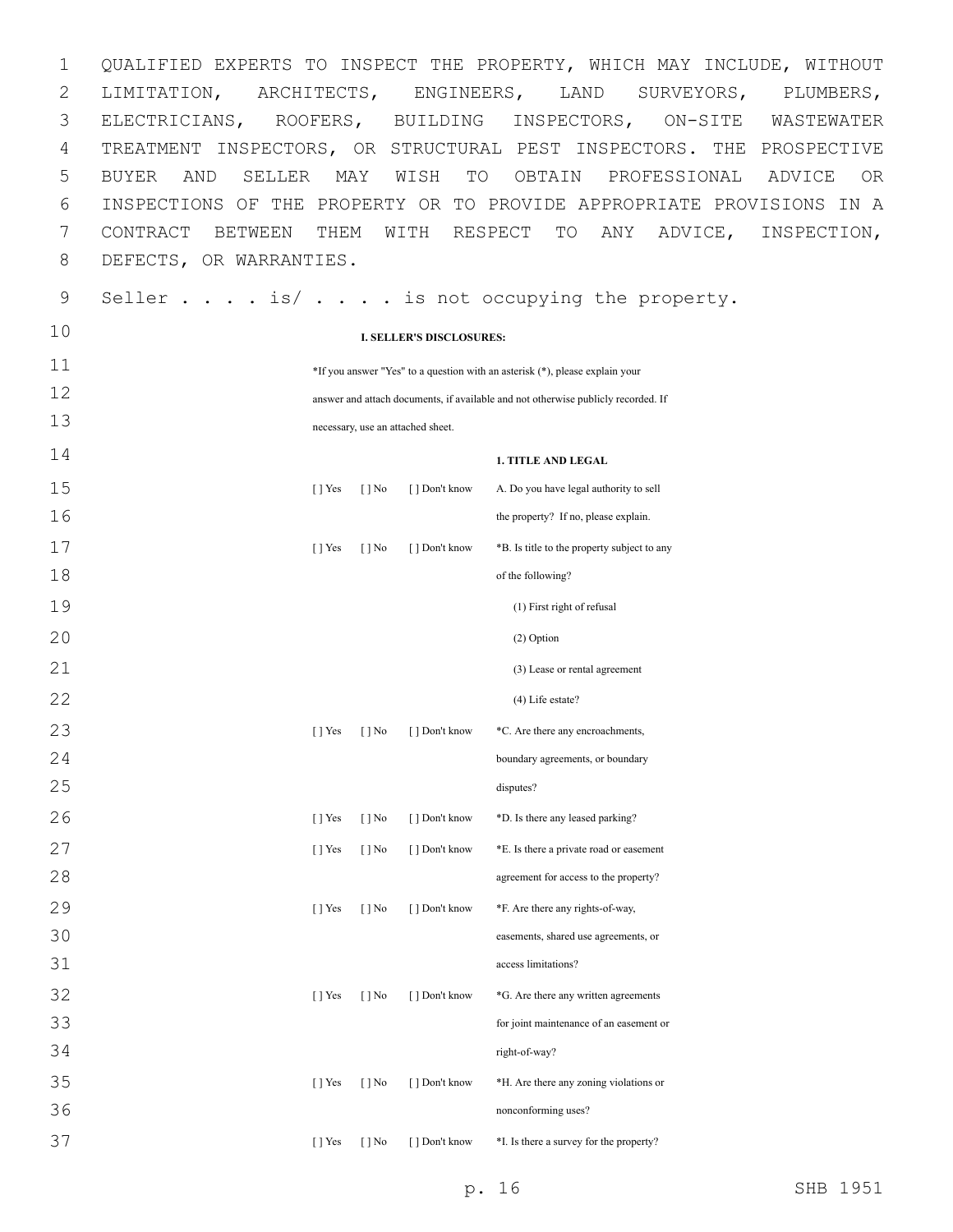| $\mathbf 1$    | $\lceil \cdot \rceil$ Yes | $[ ]$ No                 | [ ] Don't know | *J. Are there any legal actions pending     |
|----------------|---------------------------|--------------------------|----------------|---------------------------------------------|
| $\overline{2}$ |                           |                          |                | or threatened that affect the property?     |
| 3              | $[$ T Yes                 | $\lceil \cdot \rceil$ No | [ ] Don't know | *K. Is the property in compliance with      |
| 4              |                           |                          |                | the Americans with Disabilities Act?        |
| 5              |                           |                          |                | 2. WATER                                    |
| 6              | $[$ T Yes                 | $[$ ] No                 | [ ] Don't know | *Are there any water rights for the         |
| 7              |                           |                          |                | property, such as a water right permit,     |
| 8              |                           |                          |                | certificate, or claim?                      |
| 9              |                           |                          |                | 3. SEWER/ON-SITE SEWAGE                     |
| 10             |                           |                          |                | <b>SYSTEM</b>                               |
| 11             | [] Yes                    | $[$ ] No                 | [ ] Don't know | *Is the property subject to any sewage      |
| 12             |                           |                          |                | system fees or charges in addition to       |
| 13             |                           |                          |                | those covered in your regularly billed      |
| 14             |                           |                          |                | sewer or on-site sewage system              |
| 15             |                           |                          |                | maintenance service?                        |
| 16             |                           |                          |                | <b>4. STRUCTURAL</b>                        |
| 17             | $[$ ] Yes                 | $[$ ] No                 | [ ] Don't know | *A. Has the roof leaked within the last     |
| 18             |                           |                          |                | five years?                                 |
| 19             | $[$ T Yes                 | $[$ ] No                 | [ ] Don't know | *B. Has any occupied subsurface             |
| 20             |                           |                          |                | flooded or leaked within the last five      |
| 21             |                           |                          |                | years?                                      |
| 22             | $[ ]$ Yes                 | $[ ]$ No                 | [ ] Don't know | *C. Have there been any conversions,        |
| 23             |                           |                          |                | additions, or remodeling?                   |
| 24             | [ ] Yes                   | $\left[\ \right]$ No     | [ ] Don't know | *(1) If yes, were all building              |
| 25             |                           |                          |                | permits obtained?                           |
| 26             | [] Yes                    | $[$ ] No $\,$            | [] Don't know  | *(2) If yes, were all final                 |
| 27             |                           |                          |                | inspections obtained?                       |
| 28             | $[ ]$ Yes                 | $[ ]$ No                 | [ ] Don't know | *D. Has there been any settling,            |
| 29             |                           |                          |                | slippage, or sliding of the property or its |
| 30             |                           |                          |                | improvements?                               |
| 31             | [] Yes                    | $[$ ] No                 | [] Don't know  | *E. Are there any defects with the          |
| 32             |                           |                          |                | following: (If yes, please check            |
| 33             |                           |                          |                | applicable items and explain.)              |
| 34             |                           | $\Box$ Foundations       |                | □ Slab Floors                               |
| 35             |                           | $\Box$ Doors             |                | $\Box$ Outbuildings                         |
| 36             |                           | $\Box$ Ceilings          |                | □ Exterior Walls                            |
| 37             |                           | $\Box$ Sidewalks         |                | $\Box$ Siding                               |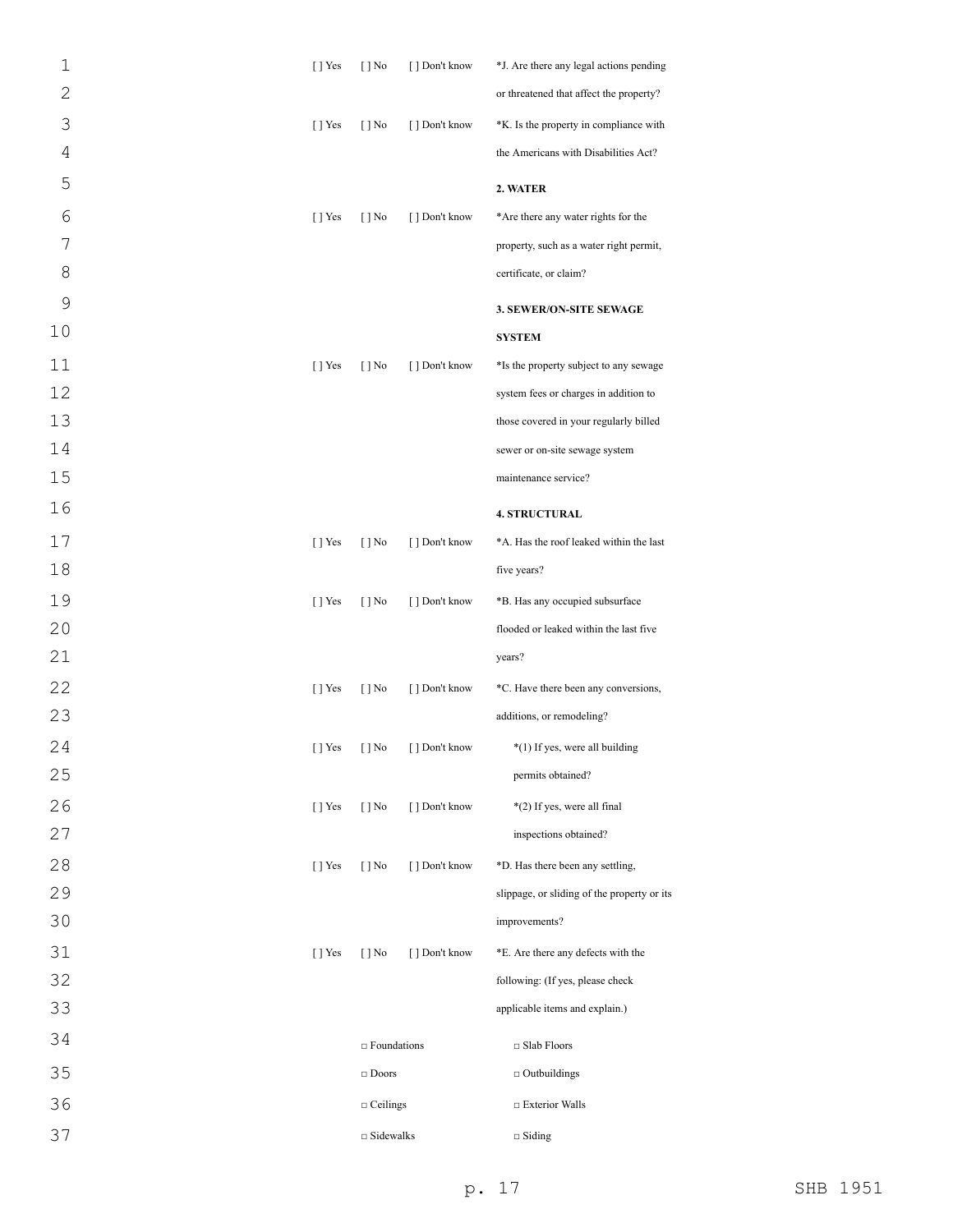| $\mathbf 1$ |                | $\Box$ Other             |                |                                          |
|-------------|----------------|--------------------------|----------------|------------------------------------------|
| $\mathbf 2$ |                | □ Interior Walls         |                |                                          |
| 3           |                | $\Box$ Windows           |                |                                          |
| 4           |                |                          |                | <b>5. SYSTEMS AND FIXTURES</b>           |
| 5           | $\lceil$   Yes | $[$   No                 | [] Don't know  | * Are there any defects in the following |
| 6           |                |                          |                | systems? If yes, please explain.         |
| 7           | $[$ T Yes      | $[$ ] No                 | [ ] Don't know | (1) Electrical system                    |
| 8           | $[$ T Yes      | $\lceil \cdot \rceil$ No | [ ] Don't know | (2) Plumbing system                      |
| 9           | [ ] Yes        | $\lceil \cdot \rceil$ No | [ ] Don't know | (3) Heating and cooling systems          |
| 10          | $[$ T Yes      | $[$ ] No                 | [ ] Don't know | (4) Fire and security system             |
| 11          | $[$ T Yes      | $\lceil \cdot \rceil$ No | [ ] Don't know | (5) Carbon monoxide alarms               |
| 12          |                |                          |                | <b>6. ENVIRONMENTAL</b>                  |
| 13          | $\lceil$   Yes | $\lceil \cdot \rceil$ No | [ ] Don't know | *A. Have there been any flooding,        |
| 14          |                |                          |                | standing water, or drainage problems on  |
| 15          |                |                          |                | the property that affect the property or |
| 16          |                |                          |                | access to the property?                  |
| 17          | $\lceil$   Yes | $\lceil \cdot \rceil$ No | [ ] Don't know | *B. Is there any material damage to the  |
| 18          |                |                          |                | property from fire, wind, floods, beach  |
| 19          |                |                          |                | movements, earthquake, expansive         |
| 20          |                |                          |                | soils, or landslides?                    |
| 21          | [ ] Yes        | $[$   No                 | [] Don't know  | *C. Are there any shorelines, wetlands,  |
| 22          |                |                          |                | floodplains, or critical areas on the    |
| 23          |                |                          |                | property?                                |
| 24          | [] Yes         | $[ ]$ No                 | [ ] Don't know | *D. Are there any substances, materials, |
| 25          |                |                          |                | or products in or on the property that   |
| 26          |                |                          |                | may be environmental concerns, such      |
| 27          |                |                          |                | as asbestos, formaldehyde, radon gas,    |
| 28          |                |                          |                | lead-based paint, fuel or chemical       |
| 29          |                |                          |                | storage tanks, or contaminated soil or   |
| 30          |                |                          |                | water?                                   |
| 31          | $\lceil$   Yes | $[$   No                 | [ ] Don't know | *E. Is there any soil or groundwater     |
| 32          |                |                          |                | contamination?                           |
| 33          | [] Yes         | $[$   No                 | [ ] Don't know | *F. Has the property been used as a      |
| 34          |                |                          |                | legal or illegal dumping site?           |
| 35          | $[ ]$ Yes      | $\lceil \cdot \rceil$ No | [] Don't know  | *G. Has the property been used as an     |
| 36          |                |                          |                | illegal drug manufacturing site?         |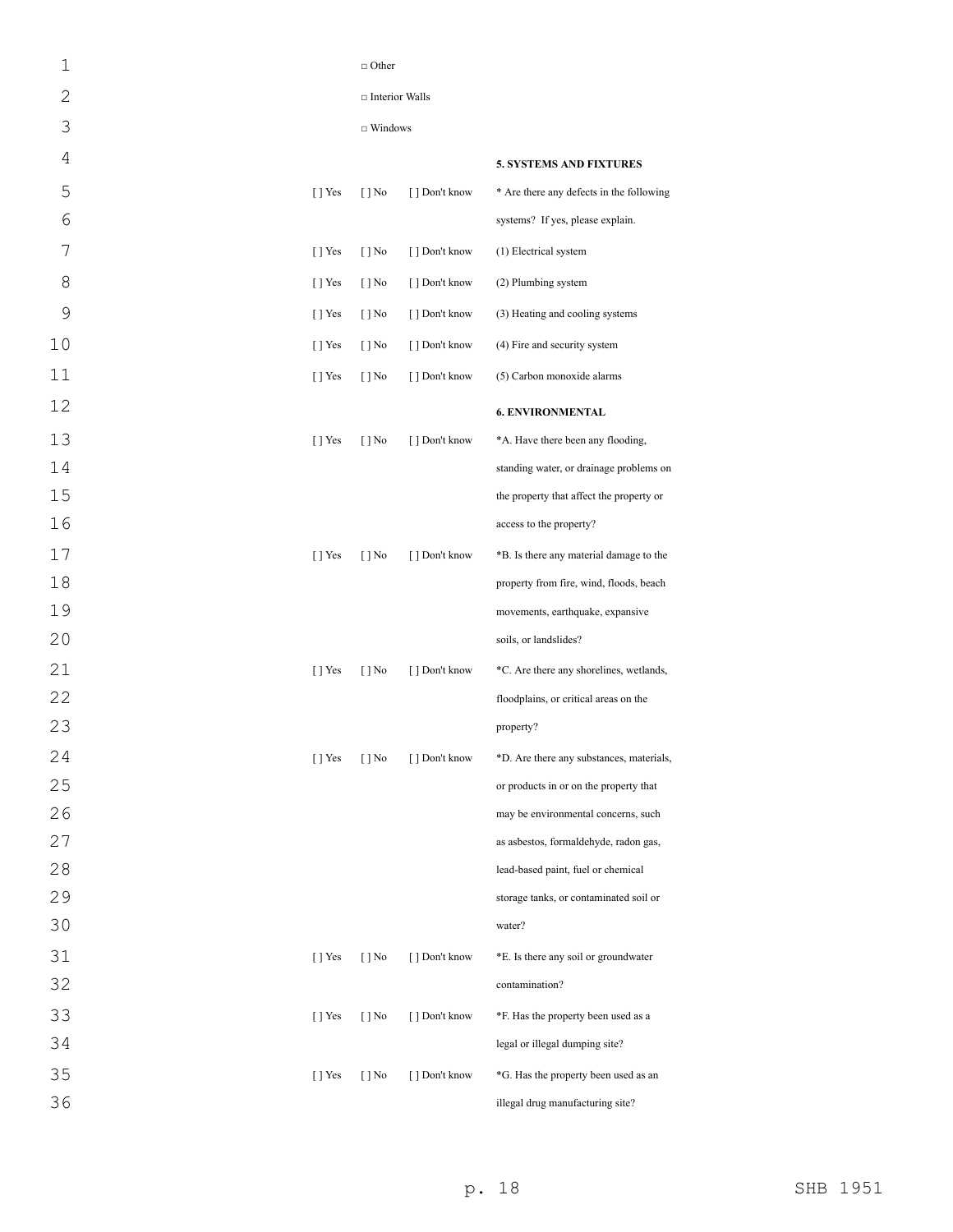| 1              | $\Box$ Yes                | $\Box$ No                | [] Don't know                     | *H. Is there any damage to the property                      |
|----------------|---------------------------|--------------------------|-----------------------------------|--------------------------------------------------------------|
| $\overline{2}$ |                           |                          |                                   | from animals, including urine, feces, or                     |
| 3              |                           |                          |                                   | other waste; chewing on wires or siding                      |
| 4              |                           |                          |                                   | of main structure; or digging?                               |
| 5              |                           |                          |                                   | 7. FULL DISCLOSURE BY                                        |
| 6              |                           |                          |                                   | <b>SELLERS</b>                                               |
| 7              |                           |                          |                                   | A. Other conditions or defects:                              |
| 8              | $\lceil \cdot \rceil$ Yes | $\lceil \cdot \rceil$ No | [ ] Don't know                    | *Are there any other existing material                       |
| 9              |                           |                          |                                   | defects affecting the property that a                        |
| 10             |                           |                          |                                   | prospective buyer should know about?                         |
| 11             |                           |                          |                                   | B. Verification:                                             |
| 12             |                           |                          |                                   | The foregoing answers and attached                           |
| 13             |                           |                          |                                   | explanations (if any) are complete and                       |
| 14             |                           |                          |                                   | correct to the best of my/our knowledge                      |
| 15             |                           |                          |                                   | and I/we have received a copy hereof.                        |
| 16             |                           |                          |                                   | I/we authorize all of my/our real estate                     |
| 17             |                           |                          |                                   | licensees, if any, to deliver a copy of                      |
| 18             |                           |                          |                                   | this disclosure statement to other real                      |
| 19             |                           |                          |                                   | estate licensees and all prospective                         |
| 20             |                           |                          |                                   | buyers of the property.                                      |
| 21             | $DATE$                    |                          | $SELECT R$                        | $SELECT R$                                                   |
| 22             |                           |                          |                                   | NOTICE TO BUYER                                              |
| 23             |                           |                          |                                   | INFORMATION REGARDING REGISTERED SEX OFFENDERS MAY BE        |
| 24             |                           |                          |                                   | OBTAINED FROM LOCAL LAW ENFORCEMENT AGENCIES. THIS           |
| 25             |                           |                          |                                   | NOTICE IS INTENDED ONLY TO INFORM YOU OF WHERE TO OBTAIN     |
| 26             |                           |                          |                                   | THIS INFORMATION AND IS NOT AN INDICATION OF THE PRESENCE    |
| 27             |                           |                          | OF REGISTERED SEX OFFENDERS.      |                                                              |
| 28             |                           |                          | <b>II. BUYER'S ACKNOWLEDGMENT</b> |                                                              |
| 29             |                           | А.                       |                                   | Buyer hereby acknowledges that: Buyer has a duty to pay      |
| 30             |                           |                          |                                   | diligent attention to any material defects that are known to |
| 31             |                           |                          |                                   | Buyer or can be known to Buyer by utilizing diligent         |
| 32             |                           |                          | attention and observation.        |                                                              |
| 33             |                           | <b>B.</b>                |                                   | The disclosures set forth in this statement and in any       |
| 34             |                           |                          |                                   | amendments to this statement are made only by the Seller     |
| 35             |                           |                          |                                   | and not by any real estate licensee or other party.          |
|                |                           |                          |                                   |                                                              |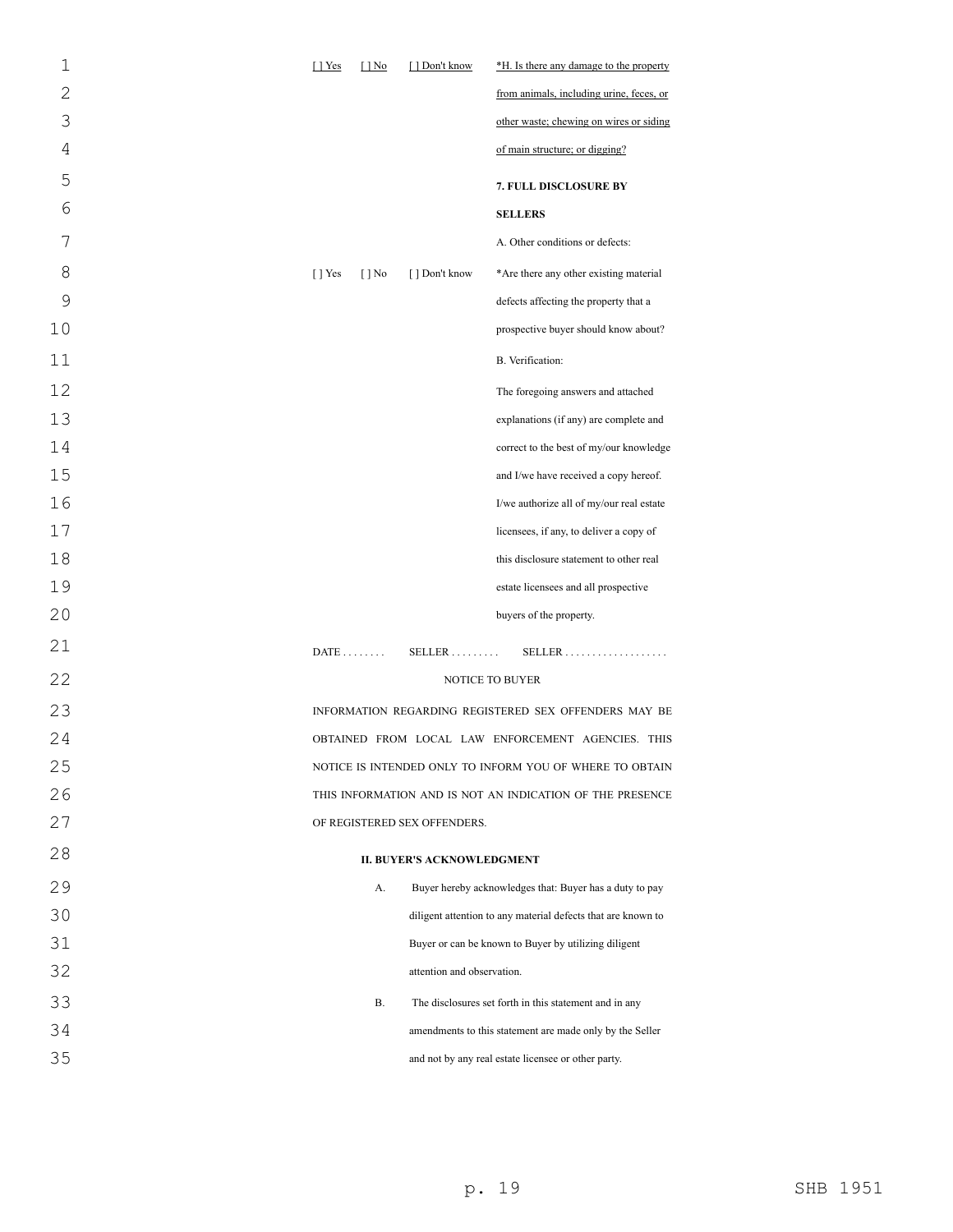|    | C. | Buyer acknowledges that, pursuant to RCW 64.06.050(2),          |
|----|----|-----------------------------------------------------------------|
|    |    | real estate licensees are not liable for inaccurate information |
| 3  |    | provided by Seller, except to the extent that real estate       |
| 4  |    | licensees know of such inaccurate information.                  |
| 5  | D. | This information is for disclosure only and is not intended     |
| 6  |    | to be a part of the written agreement between the Buyer and     |
|    |    | Seller.                                                         |
| 8  | Е. | Buyer (which term includes all persons signing the "Buyer's     |
| 9  |    | acceptance" portion of this disclosure statement below) has     |
| 10 |    | received a copy of this Disclosure Statement (including         |
| 11 |    | attachments, if any) bearing Seller's signature.                |

 DISCLOSURES CONTAINED IN THIS DISCLOSURE STATEMENT ARE PROVIDED BY SELLER BASED ON SELLER'S ACTUAL KNOWLEDGE OF THE PROPERTY AT THE TIME SELLER COMPLETES THIS DISCLOSURE STATEMENT. UNLESS BUYER AND SELLER OTHERWISE AGREE IN WRITING, BUYER SHALL HAVE THREE BUSINESS DAYS FROM THE DAY SELLER OR SELLER'S AGENT DELIVERS THIS DISCLOSURE STATEMENT TO RESCIND THE AGREEMENT BY DELIVERING A SEPARATELY SIGNED WRITTEN STATEMENT OF RESCISSION TO SELLER OR SELLER'S AGENT. YOU MAY WAIVE THE RIGHT TO RESCIND PRIOR TO OR AFTER THE TIME YOU ENTER INTO A SALE 20 AGREEMENT.

 BUYER HEREBY ACKNOWLEDGES RECEIPT OF A COPY OF THIS DISCLOSURE STATEMENT AND ACKNOWLEDGES THAT THE DISCLOSURES MADE HEREIN ARE THOSE OF THE SELLER ONLY, AND NOT OF ANY REAL ESTATE LICENSEE OR OTHER 24 PARTY.

25 DATE . . . . . . BUYER . . . . . . . BUYER. . . . . . . . . .

 (2) The seller disclosure statement shall be for disclosure only, and shall not be considered part of any written agreement between the buyer and seller of residential property. The seller disclosure statement shall be only a disclosure made by the seller, and not any real estate licensee involved in the transaction, and shall not be construed as a warranty of any kind by the seller or any real estate 32 licensee involved in the transaction.

 **Sec. 3.** RCW 64.06.015 and 2011 c 200 s 3 are each amended to 34 read as follows:

 (1) In a transaction for the sale of unimproved residential real property, the seller shall, unless the buyer has expressly waived the right to receive the disclosure statement under RCW 64.06.010, or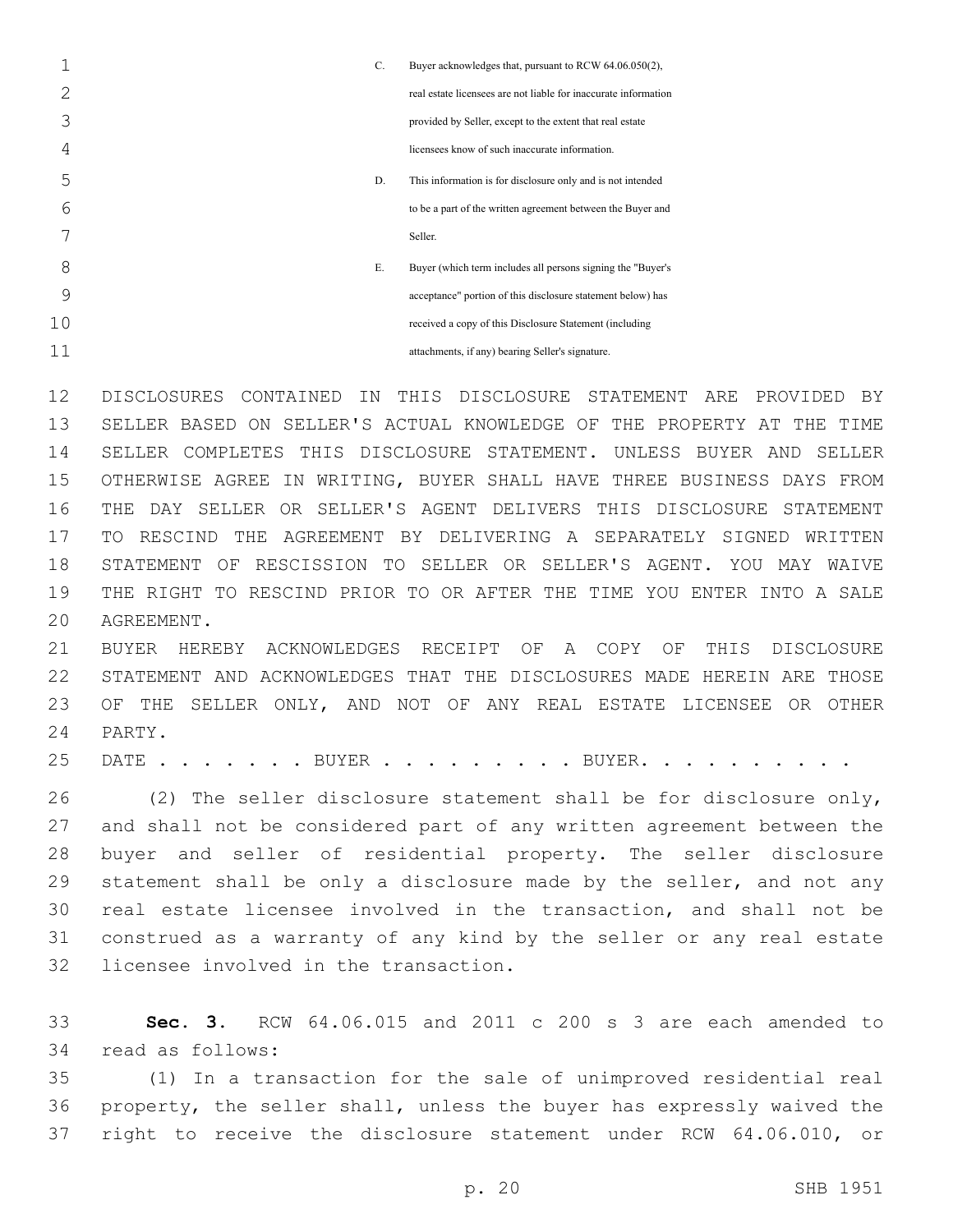unless the transfer is otherwise exempt under RCW 64.06.010, deliver to the buyer a completed seller disclosure statement in the following format and that contains, at a minimum, the following information:

4 INSTRUCTIONS TO THE SELLER

 Please complete the following form. Do not leave any spaces blank. If the question clearly does not apply to the property write "NA." If the answer is "yes" to any \* items, please explain on attached sheets. Please refer to the line number(s) of the question(s) when you provide your explanation(s). For your protection you must date and sign each page of this disclosure statement and each attachment. Delivery of the disclosure statement must occur not later than five business days, unless otherwise agreed, after mutual acceptance of a written contract to purchase between a buyer and a seller.

## 14 NOTICE TO THE BUYER

 THE FOLLOWING DISCLOSURES ARE MADE BY SELLER ABOUT THE CONDITION OF THE PROPERTY LOCATED AT. . . . . . . . . . . . . . . . . . . . . . .

("THE PROPERTY"), OR AS LEGALLY DESCRIBED ON ATTACHED EXHIBIT A.

 SELLER MAKES THE FOLLOWING DISCLOSURES OF EXISTING MATERIAL FACTS OR MATERIAL DEFECTS TO BUYER BASED ON SELLER'S ACTUAL KNOWLEDGE OF THE PROPERTY AT THE TIME SELLER COMPLETES THIS DISCLOSURE STATEMENT. UNLESS YOU AND SELLER OTHERWISE AGREE IN WRITING, YOU HAVE THREE BUSINESS DAYS FROM THE DAY SELLER OR SELLER'S AGENT DELIVERS THIS DISCLOSURE STATEMENT TO YOU TO RESCIND THE AGREEMENT BY DELIVERING A SEPARATELY SIGNED WRITTEN STATEMENT OF RESCISSION TO SELLER OR SELLER'S AGENT. IF THE SELLER DOES NOT GIVE YOU A COMPLETED DISCLOSURE STATEMENT, THEN YOU MAY WAIVE THE RIGHT TO RESCIND PRIOR TO OR AFTER THE TIME YOU ENTER INTO A SALE AGREEMENT.

 THE FOLLOWING ARE DISCLOSURES MADE BY SELLER AND ARE NOT THE REPRESENTATIONS OF ANY REAL ESTATE LICENSEE OR OTHER PARTY. THIS INFORMATION IS FOR DISCLOSURE ONLY AND IS NOT INTENDED TO BE A PART OF ANY WRITTEN AGREEMENT BETWEEN BUYER AND SELLER.

 FOR A MORE COMPREHENSIVE EXAMINATION OF THE SPECIFIC CONDITION OF THIS PROPERTY YOU ARE ADVISED TO OBTAIN AND PAY FOR THE SERVICES OF QUALIFIED EXPERTS TO INSPECT THE PROPERTY, WHICH MAY INCLUDE, WITHOUT LIMITATION, ARCHITECTS, ENGINEERS, LAND SURVEYORS, PLUMBERS, ELECTRICIANS, ROOFERS, BUILDING INSPECTORS, ON-SITE WASTEWATER TREATMENT INSPECTORS, OR STRUCTURAL PEST INSPECTORS. THE PROSPECTIVE BUYER AND SELLER MAY WISH TO OBTAIN PROFESSIONAL ADVICE OR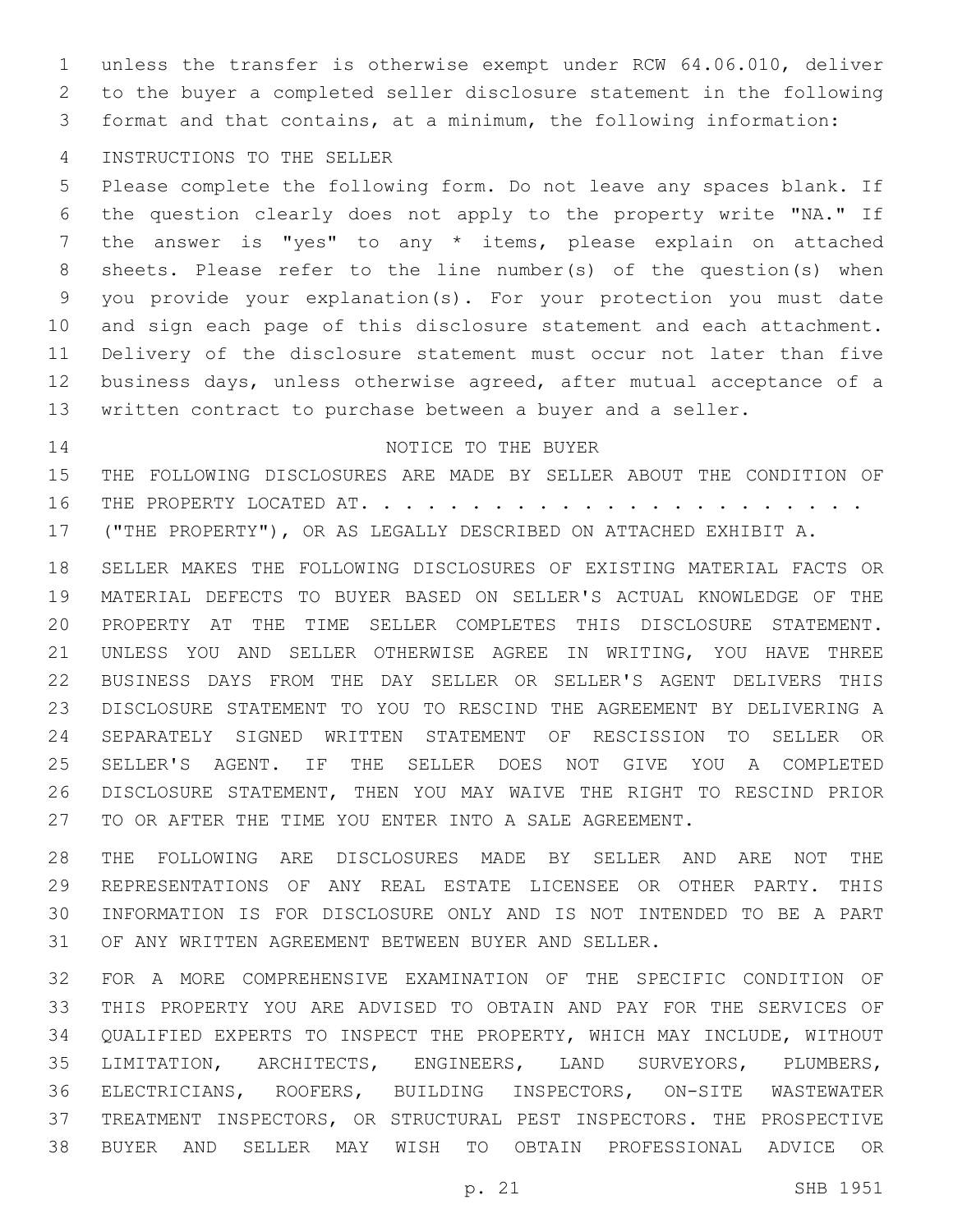| 1  |                                                                              |                           |                          |                                   | INSPECTIONS OF THE PROPERTY OR TO PROVIDE APPROPRIATE PROVISIONS IN A             |  |  |  |  |
|----|------------------------------------------------------------------------------|---------------------------|--------------------------|-----------------------------------|-----------------------------------------------------------------------------------|--|--|--|--|
| 2  |                                                                              |                           |                          |                                   | CONTRACT BETWEEN THEM WITH RESPECT TO ANY ADVICE, INSPECTION, DEFECTS             |  |  |  |  |
| 3  | OR WARRANTIES.                                                               |                           |                          |                                   |                                                                                   |  |  |  |  |
| 4  |                                                                              |                           |                          |                                   | Seller $\ldots$ is/ $\ldots$ is not occupying the property.                       |  |  |  |  |
| 5  |                                                                              |                           |                          | <b>I. SELLER'S DISCLOSURES:</b>   |                                                                                   |  |  |  |  |
| 6  | *If you answer "Yes" to a question with an asterisk (*), please explain your |                           |                          |                                   |                                                                                   |  |  |  |  |
| 7  |                                                                              |                           |                          |                                   | answer and attach documents, if available and not otherwise publicly recorded. If |  |  |  |  |
| 8  |                                                                              |                           |                          | necessary, use an attached sheet. |                                                                                   |  |  |  |  |
| 9  |                                                                              |                           |                          |                                   | 1. TITLE                                                                          |  |  |  |  |
| 10 |                                                                              | $\lceil \cdot \rceil$ Yes | $\lceil \cdot \rceil$ No | [ ] Don't know                    | A. Do you have legal authority to sell                                            |  |  |  |  |
| 11 |                                                                              |                           |                          |                                   | the property? If no, please explain.                                              |  |  |  |  |
| 12 |                                                                              | $\lceil \cdot \rceil$ Yes | $\lceil \cdot \rceil$ No | [ ] Don't know                    | *B. Is title to the property subject to                                           |  |  |  |  |
| 13 |                                                                              |                           |                          |                                   | any of the following?                                                             |  |  |  |  |
| 14 |                                                                              |                           |                          |                                   | (1) First right of refusal                                                        |  |  |  |  |
| 15 |                                                                              |                           |                          |                                   | (2) Option                                                                        |  |  |  |  |
| 16 |                                                                              |                           |                          |                                   | (3) Lease or rental agreement                                                     |  |  |  |  |
| 17 |                                                                              |                           |                          |                                   | (4) Life estate?                                                                  |  |  |  |  |
| 18 |                                                                              | $\lceil$   Yes            | $\lceil \cdot \rceil$ No | [ ] Don't know                    | *C. Are there any encroachments,                                                  |  |  |  |  |
| 19 |                                                                              |                           |                          |                                   | boundary agreements, or boundary                                                  |  |  |  |  |
| 20 |                                                                              |                           |                          |                                   | disputes?                                                                         |  |  |  |  |
| 21 |                                                                              | $[$ T Yes                 | $\lceil \cdot \rceil$ No | [ ] Don't know                    | *D. Is there a private road or easement                                           |  |  |  |  |
| 22 |                                                                              |                           |                          |                                   | agreement for access to the property?                                             |  |  |  |  |
| 23 |                                                                              | $[$ T Yes                 | $[ ]$ No                 | [] Don't know                     | *E. Are there any rights-of-way,                                                  |  |  |  |  |
| 24 |                                                                              |                           |                          |                                   | easements, or access limitations that                                             |  |  |  |  |
| 25 |                                                                              |                           |                          |                                   | affect the Buyer's use of the property?                                           |  |  |  |  |
| 26 |                                                                              | $\lceil$   Yes            | $[$   No                 | [ ] Don't know                    | *F. Are there any written agreements                                              |  |  |  |  |
| 27 |                                                                              |                           |                          |                                   | for joint maintenance of an easement or                                           |  |  |  |  |
| 28 |                                                                              |                           |                          |                                   | right-of-way?                                                                     |  |  |  |  |
| 29 |                                                                              | $\lceil \cdot \rceil$ Yes | $[$   No                 | [ ] Don't know                    | *G. Is there any study, survey project,                                           |  |  |  |  |
| 30 |                                                                              |                           |                          |                                   | or notice that would adversely affect                                             |  |  |  |  |
| 31 |                                                                              |                           |                          |                                   | the property?                                                                     |  |  |  |  |
| 32 |                                                                              | $\lceil$   Yes            | $[$   No                 | [ ] Don't know                    | *H. Are there any pending or existing                                             |  |  |  |  |
| 33 |                                                                              |                           |                          |                                   | assessments against the property?                                                 |  |  |  |  |
| 34 |                                                                              | $\lceil$   Yes            | $[$   No                 | [ ] Don't know                    | *I. Are there any zoning violations,                                              |  |  |  |  |
| 35 |                                                                              |                           |                          |                                   | nonconforming uses, or any unusual                                                |  |  |  |  |
| 36 |                                                                              |                           |                          |                                   | restrictions on the property that affect                                          |  |  |  |  |
| 37 |                                                                              |                           |                          |                                   | future construction or remodeling?                                                |  |  |  |  |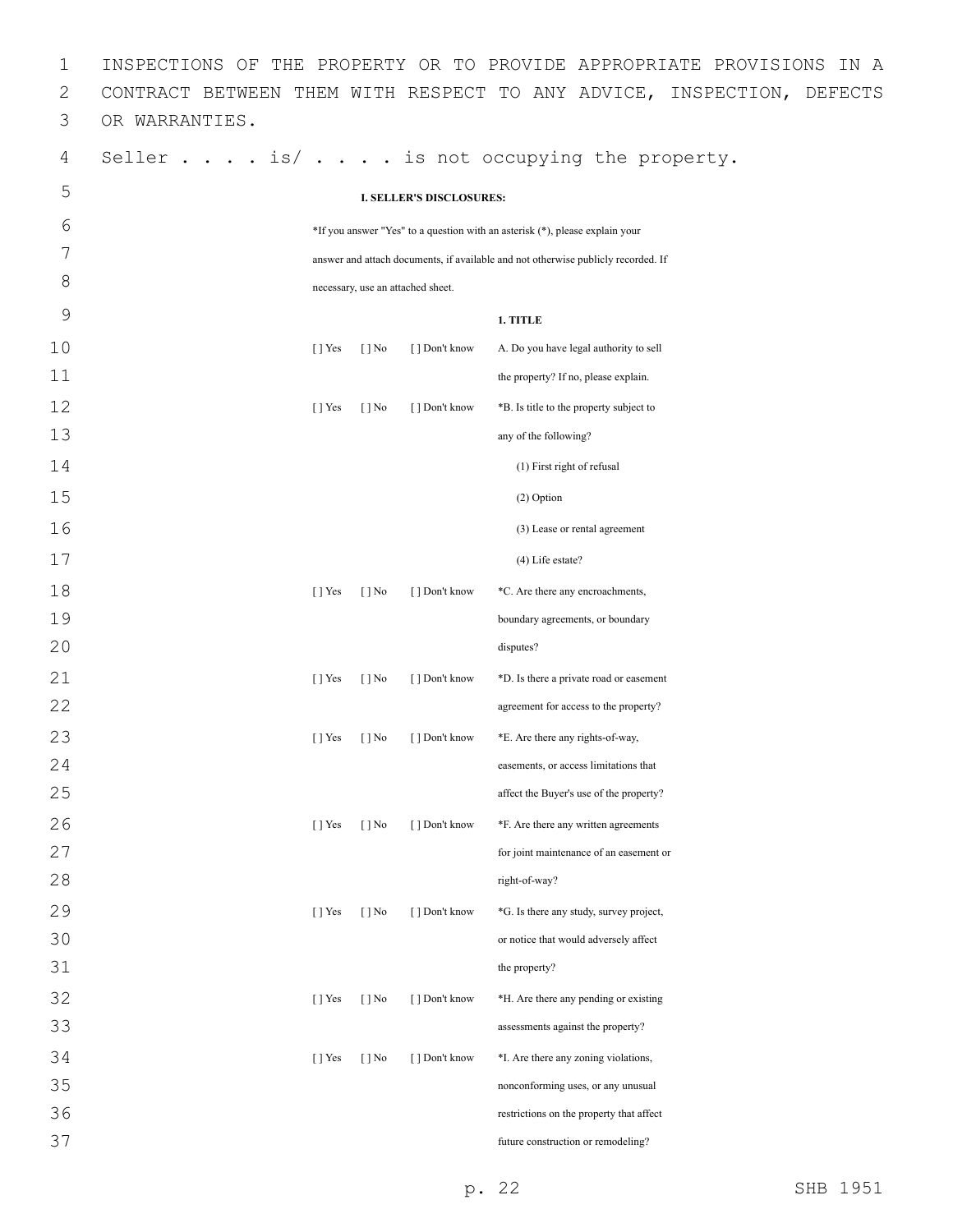| $\mathbf 1$ | [] Yes             | $\lceil \cdot \rceil$ No | [ ] Don't know | *J. Is there a boundary survey for the    |
|-------------|--------------------|--------------------------|----------------|-------------------------------------------|
| 2           |                    |                          |                | property?                                 |
| 3           | $[$ ] Yes          | $\lceil \cdot \rceil$ No | [ ] Don't know | *K. Are there any covenants,              |
| 4           |                    |                          |                | conditions, or restrictions recorded      |
| 5           |                    |                          |                | against title to the property?            |
| 6           |                    |                          |                | 2. WATER                                  |
| 7           |                    |                          |                | A. Household Water                        |
| 8           | [] Yes             | $\lceil \cdot \rceil$ No | [ ] Don't know | (1) Does the property have potable        |
| 9           |                    |                          |                | water supply?                             |
| 10          |                    |                          |                | (2) If yes, the source of water for the   |
| 11          |                    |                          |                | property is:                              |
| 12          |                    |                          |                | [] Private or publicly owned water        |
| 13          |                    |                          |                | system                                    |
| 14          |                    |                          |                | [] Private well serving only the          |
| 15          |                    |                          |                | property                                  |
| 16          |                    |                          |                | *[] Other water system                    |
| 17          | $[$ T Yes          | $[ ]$ No                 | [] Don't know  | *If shared, are there any written         |
| 18          |                    |                          |                | agreements?                               |
| 19          | $[$ T Yes          | $[ ]$ No                 | [ ] Don't know | *(3) Is there an easement (recorded or    |
| 20          |                    |                          |                | unrecorded) for access to and/or          |
| 21          |                    |                          |                | maintenance of the water source?          |
| 22          | [] Yes             | $[ ]$ No                 | [ ] Don't know | *(4) Are there any problems or repairs    |
| 23          |                    |                          |                | needed?                                   |
| 24          | $[ ]$ Yes $[ ]$ No |                          | [ ] Don't know | (5) Is there a connection or hook-up      |
| 25          |                    |                          |                | charge payable before the property can    |
| 26          |                    |                          |                | be connected to the water main?           |
| 27          | $[$ T Yes          | $[$ ] No                 | [ ] Don't know | (6) Have you obtained a certificate of    |
| 28          |                    |                          |                | water availability from the water         |
| 29          |                    |                          |                | purveyor serving the property? (If yes,   |
| 30          |                    |                          |                | please attach a copy.)                    |
| 31          | $[$ T Yes          | $[$ ] No                 | [ ] Don't know | (7) Is there a water right permit,        |
| 32          |                    |                          |                | certificate, or claim associated with     |
| 33          |                    |                          |                | household water supply for the            |
| 34          |                    |                          |                | property? (If yes, please attach a copy.) |
| 35          | $[$ T Yes          | $\lceil \cdot \rceil$ No | [ ] Don't know | (a) If yes, has the water right permit,   |
| 36          |                    |                          |                | certificate, or claim been assigned,      |
| 37          |                    |                          |                | transferred, or changed?                  |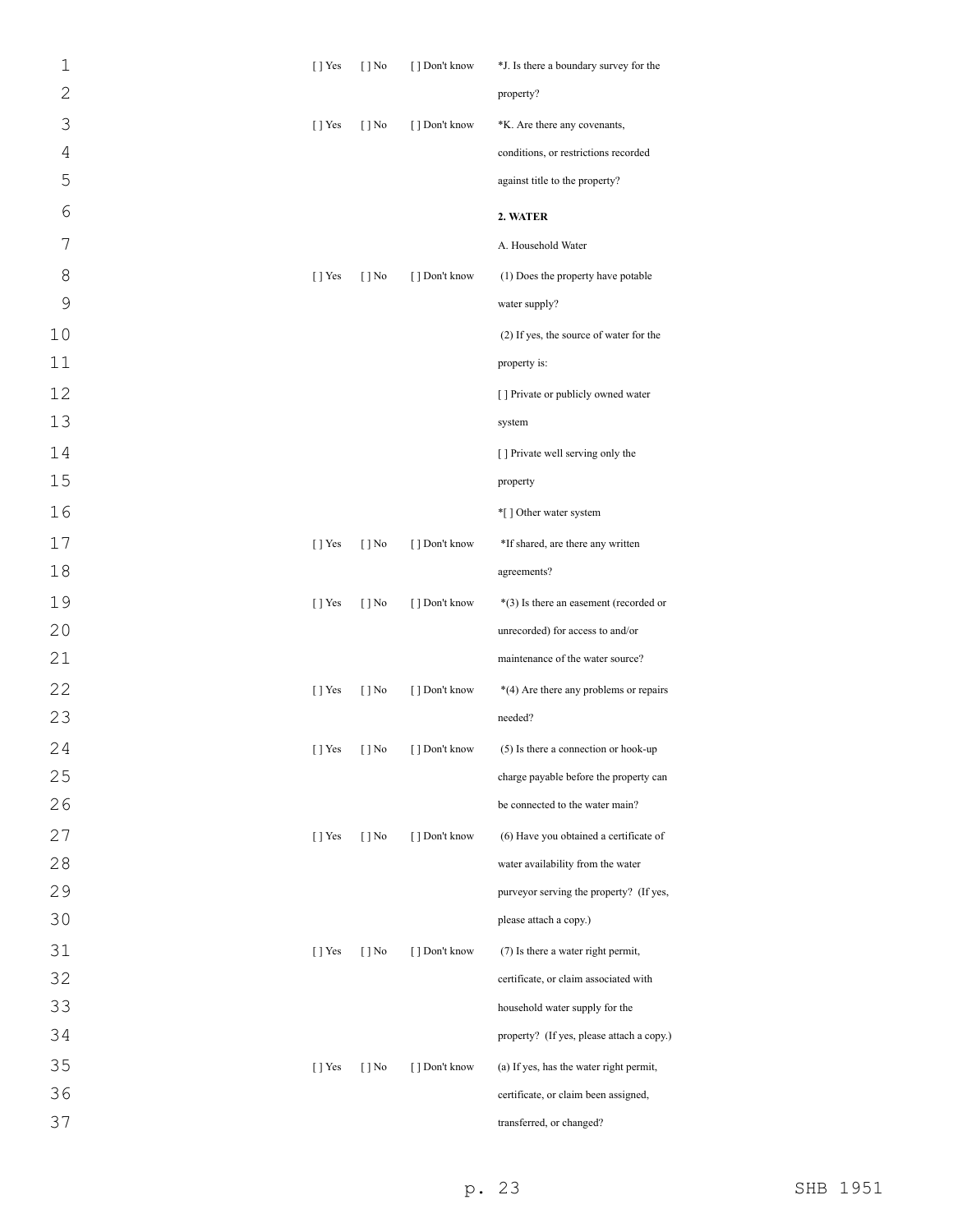| $\mathbf 1$  |           |                          |                | *(b) If yes, has all or any portion of the   |
|--------------|-----------|--------------------------|----------------|----------------------------------------------|
| $\mathbf{2}$ |           |                          |                | water right not been used for five or        |
| 3            |           |                          |                | more successive years?                       |
| 4            |           |                          |                |                                              |
| 5            | $[$ T Yes | $[ ]$ No                 | [ ] Don't know | (c) If no or don't know, is the water        |
| 6            |           |                          |                | withdrawn from the water source less         |
| 7            |           |                          |                | than 5,000 gallons a day?                    |
| 8            | $[$ T Yes | $[ ]$ No                 | [] Don't know  | *(8) Are there any defects in the            |
| 9            |           |                          |                | operation of the water system (e.g.,         |
| 10           |           |                          |                | pipes, tank, pump, etc.)?                    |
| 11           |           |                          |                | <b>B.</b> Irrigation Water                   |
| 12           | $[$ T Yes | $[ ]$ No                 | [ ] Don't know | (1) Are there any irrigation water           |
| 13           |           |                          |                | rights for the property, such as a water     |
| 14           |           |                          |                | right permit, certificate, or claim? (If     |
| 15           |           |                          |                | yes, please attach a copy.)                  |
| 16           | $[$ T Yes | $[$ ] No                 | [] Don't know  | (a) If yes, has all or any portion of the    |
| 17           |           |                          |                | water right not been used for five or        |
| 18           |           |                          |                | more successive years?                       |
| 19           | $[$ T Yes | $[ ]$ No                 | [] Don't know  | (b) If yes, has the water right permit,      |
| 20           |           |                          |                | certificate, or claim been assigned,         |
| 21           |           |                          |                | transferred, or changed?                     |
| 22           | $[$ T Yes | $[ ]$ No                 | [ ] Don't know | *(2) Does the property receive               |
| 23           |           |                          |                | irrigation water from a ditch company,       |
| 24           |           |                          |                | irrigation district, or other entity? If so, |
| 25           |           |                          |                | please identify the entity that supplies     |
| 26           |           |                          |                | irrigation water to the property:            |
| 27           |           |                          |                |                                              |
| 28           |           |                          |                | C. Outdoor Sprinkler System                  |
| 29           | $[$ ] Yes | $\lceil \cdot \rceil$ No | [ ] Don't know | (1) Is there an outdoor sprinkler            |
| 30           |           |                          |                | system for the property?                     |
| 31           | $[$ ] Yes | $[ ]$ No                 | [] Don't know  | $*(2)$ If yes, are there any defects in the  |
| 32           |           |                          |                | system?                                      |
| 33           | $[$ ] Yes | $[$ ] No                 | [ ] Don't know | *(3) If yes, is the sprinkler system         |
| 34           |           |                          |                | connected to irrigation water?               |
| 35           |           |                          |                | 3. SEWER/SEPTIC SYSTEM                       |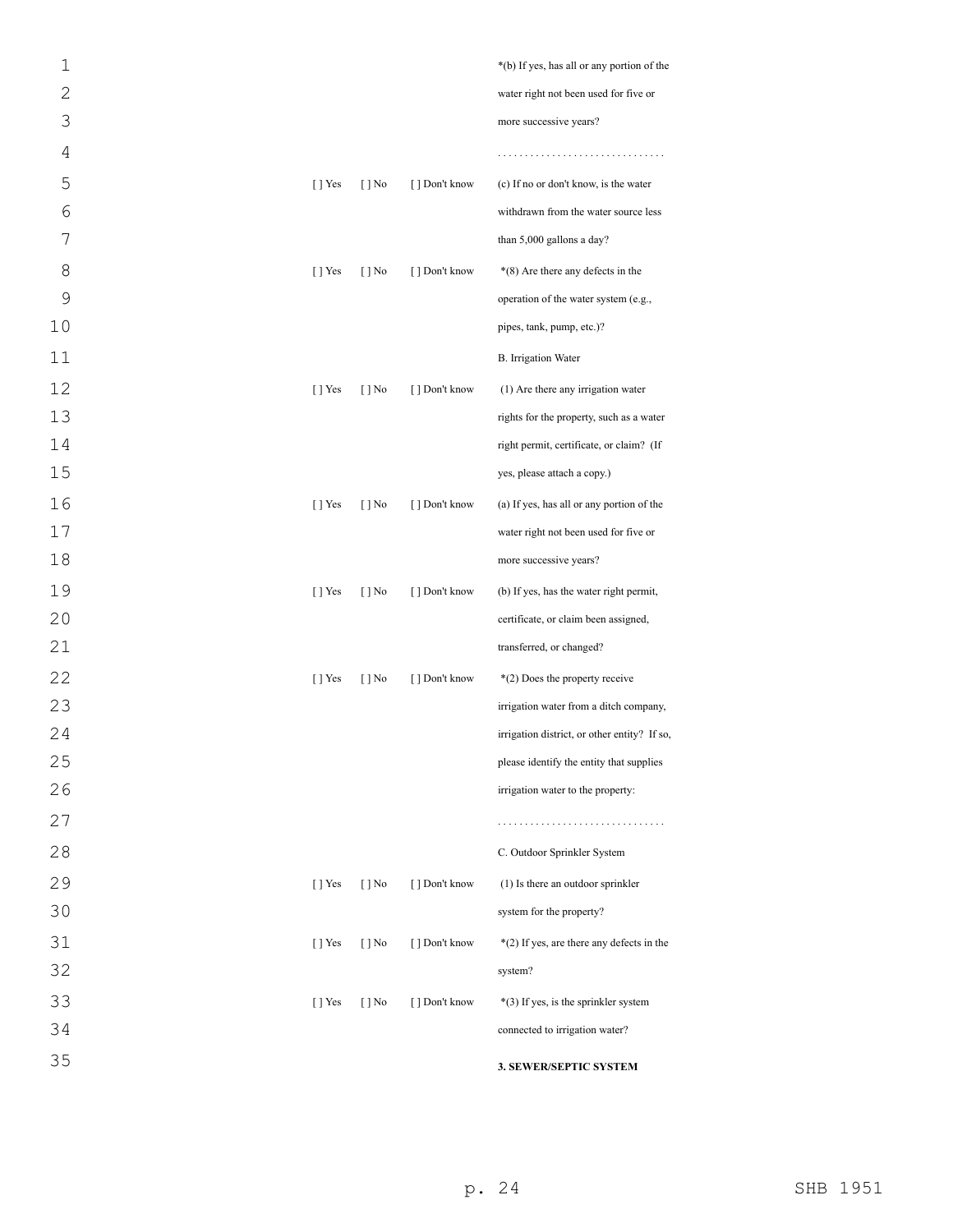| $\mathbf 1$    |           |          |                | A. The property is served by:             |
|----------------|-----------|----------|----------------|-------------------------------------------|
| $\overline{2}$ |           |          |                | [] Public sewer system                    |
| 3              |           |          |                | [] On-site sewage system (including       |
| $\overline{4}$ |           |          |                | pipes, tanks, drainfields, and all other  |
| 5              |           |          |                | component parts)                          |
| 6              |           |          |                | [] Other disposal system, please          |
| 7              |           |          |                | describe:                                 |
| 8              |           |          |                |                                           |
| 9              | [] Yes    | $[ ]$ No | [ ] Don't know | B. Is the property subject to any sewage  |
| 10             |           |          |                | system fees or charges in addition to     |
| 11             |           |          |                | those covered in your regularly billed    |
| 12             |           |          |                | sewer or on-site sewage system            |
| 13             |           |          |                | maintenance service?                      |
| 14             |           |          |                | C. If the property is connected to an on- |
| 15             |           |          |                | site sewage system:                       |
| 16             | $[$ ] Yes | $[ ]$ No | [ ] Don't know | *(1) Was a permit issued for its          |
| 17             |           |          |                | construction?                             |
| 18             | $[$ ] Yes | $[ ]$ No | [ ] Don't know | *(2) Was it approved by the local         |
| 19             |           |          |                | health department or district following   |
| 20             |           |          |                | its construction?                         |
| 21             | $[$ ] Yes | $[ ]$ No | [ ] Don't know | (3) Is the septic system a pressurized    |
| 22             |           |          |                | system?                                   |
| 23             | $[$ T Yes | $[ ]$ No | [ ] Don't know | (4) Is the septic system a gravity        |
| 24             |           |          |                | system?                                   |
| 25             | $[$ ] Yes | $[ ]$ No | [ ] Don't know | *(5) Have there been any changes or       |
| 26             |           |          |                | repairs to the on-site sewage system?     |
| 27             | $[$ T Yes | $[ ]$ No | [ ] Don't know | (6) Is the on-site sewage system,         |
| 28             |           |          |                | including the drainfield, located         |
| 29             |           |          |                | entirely within the boundaries of the     |
| 30             |           |          |                | property? If no, please explain:          |
| 31             |           |          |                |                                           |
| 32             | $[$ ] Yes | $[ ]$ No | [ ] Don't know | *(7) Does the on-site sewage system       |
| 33             |           |          |                | require monitoring and maintenance        |
| 34             |           |          |                | services more frequently than once a      |
| 35             |           |          |                | year?                                     |
| 36             |           |          |                |                                           |
| 37             |           |          |                | <b>4. ELECTRICAL/GAS</b>                  |
|                |           |          |                |                                           |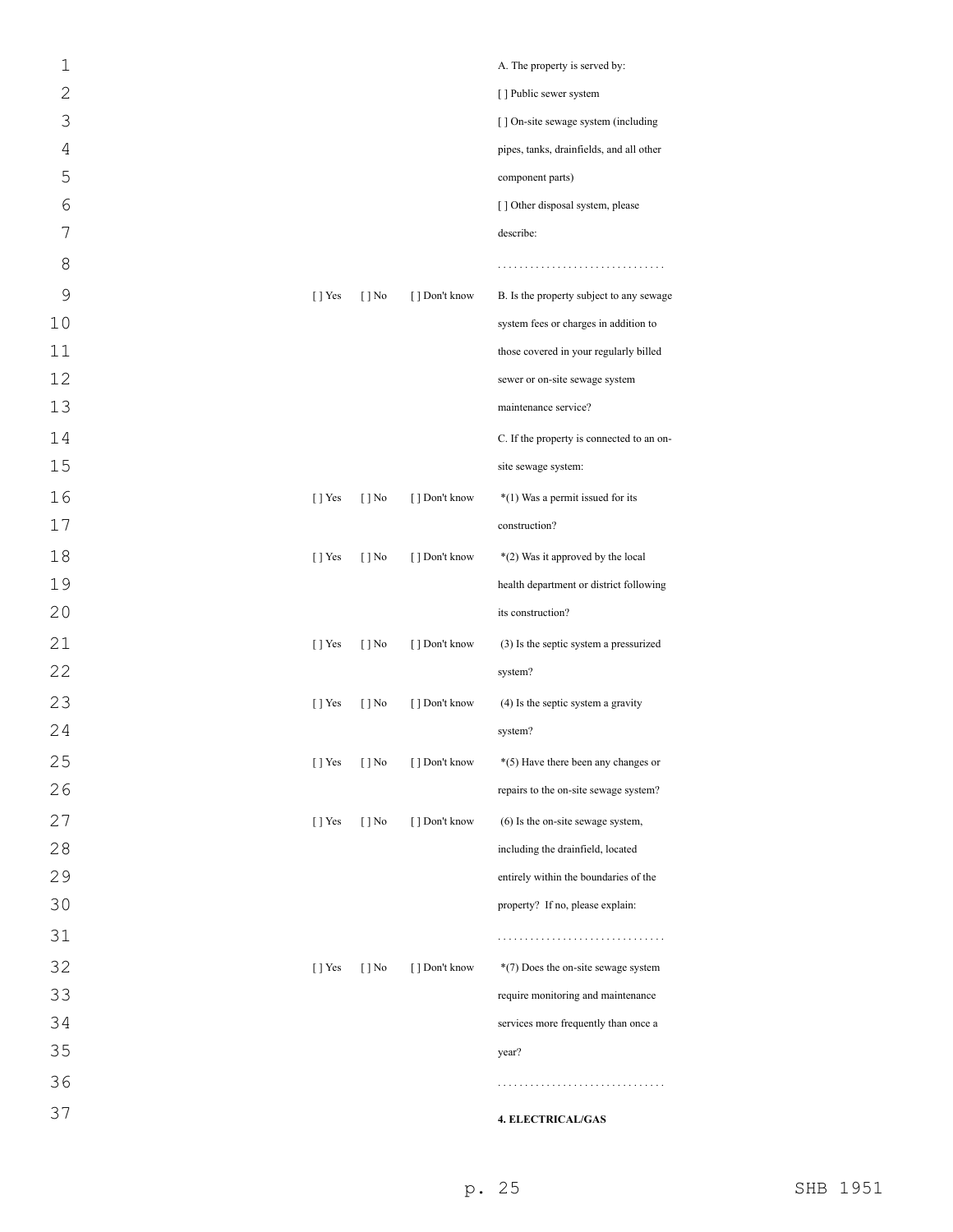| $\mathbf 1$     | $[$ T Yes | $[$ ] No                 | [ ] Don't know | A. Is the property served by natural      |
|-----------------|-----------|--------------------------|----------------|-------------------------------------------|
| 2               |           |                          |                | gas?                                      |
| 3               | $[$ T Yes | $\lceil \cdot \rceil$ No | [ ] Don't know | B. Is there a connection charge for gas?  |
| $\overline{4}$  | $[$ T Yes | $[$ ] No                 | [ ] Don't know | C. Is the property served by electricity? |
| 5               | $[$ T Yes | $[$ ] No                 | [ ] Don't know | D. Is there a connection charge for       |
| $6\phantom{1}6$ |           |                          |                | electricity?                              |
| 7               | [ ] Yes   | $[$ ] No                 | [ ] Don't know | *E. Are there any electrical problems     |
| 8               |           |                          |                | on the property?                          |
| 9               |           |                          |                |                                           |
| 10              |           |                          |                | 5. FLOODING                               |
| 11              | $[$ ] Yes | $[ ]$ No                 | [] Don't know  | A. Is the property located in a           |
| 12              |           |                          |                | government designated flood zone or       |
| 13              |           |                          |                | floodplain?                               |
| 14              |           |                          |                | <b>6. SOIL STABILITY</b>                  |
| 15              | $[$ T Yes | $[ ]$ No                 | [ ] Don't know | *A. Are there any settlement, earth       |
| 16              |           |                          |                | movement, slides, or similar soil         |
| 17              |           |                          |                | problems on the property?                 |
| 18              |           |                          |                |                                           |
| 19              |           |                          |                | 7. ENVIRONMENTAL                          |
| 20              | $[$ T Yes | $[ ]$ No                 | [ ] Don't know | *A. Have there been any flooding,         |
| 21              |           |                          |                | standing water, or drainage problems      |
| 22              |           |                          |                | on the property that affect the property  |
| 23              |           |                          |                | or access to the property?                |
| 24              | [] Yes    | $[ ]$ No                 | [] Don't know  | *B. Does any part of the property         |
| 25              |           |                          |                | contain fill dirt, waste, or other fill   |
| 26              |           |                          |                | material?                                 |
| 27              | $[$ T Yes | $\lceil \cdot \rceil$ No | [ ] Don't know | *C. Is there any material damage to the   |
| 28              |           |                          |                | property from fire, wind, floods, beach   |
| 29              |           |                          |                | movements, earthquake, expansive          |
| 30              |           |                          |                | soils, or landslides?                     |
| 31              | $[$ T Yes | $[ ]$ No                 | [ ] Don't know | D. Are there any shorelines, wetlands,    |
| 32              |           |                          |                | floodplains, or critical areas on the     |
| 33              |           |                          |                | property?                                 |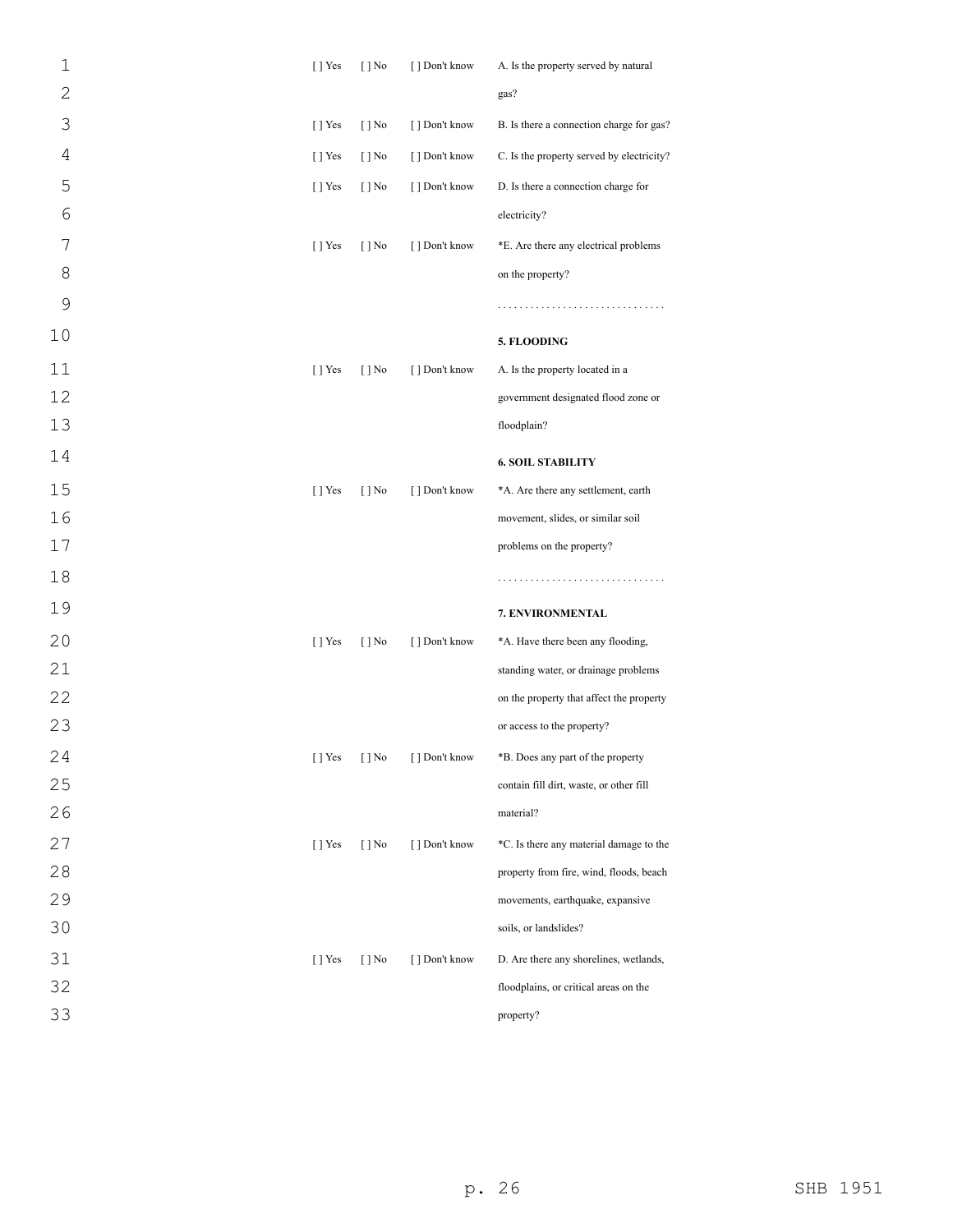| $\mathbf 1$    | [] Yes                | $[$   No                 | [] Don't know  | *E. Are there any substances, materials, |
|----------------|-----------------------|--------------------------|----------------|------------------------------------------|
| $\overline{2}$ |                       |                          |                | or products in or on the property that   |
| 3              |                       |                          |                | may be environmental concerns, such      |
| $\overline{4}$ |                       |                          |                | as asbestos, formaldehyde, radon gas,    |
| 5              |                       |                          |                | lead-based paint, fuel or chemical       |
| 6              |                       |                          |                | storage tanks, or contaminated soil or   |
| 7              |                       |                          |                | water?                                   |
| 8              | $[$ T Yes             | $[ ]$ No                 | [ ] Don't know | *F. Has the property been used for       |
| 9              |                       |                          |                | commercial or industrial purposes?       |
| 10             | $[$ T Yes             | $\lceil \cdot \rceil$ No | [ ] Don't know | *G. Is there any soil or groundwater     |
| 11             |                       |                          |                | contamination?                           |
| 12             | $\left[\ \right]$ Yes | $[$   No                 | [ ] Don't know | *H. Are there transmission poles or      |
| 13             |                       |                          |                | other electrical utility equipment       |
| 14             |                       |                          |                | installed, maintained, or buried on the  |
| 15             |                       |                          |                | property that do not provide utility     |
| 16             |                       |                          |                | service to the structures on the         |
| 17             |                       |                          |                | property?                                |
| 18             | $[ ]$ Yes             | $[$   No                 | [ ] Don't know | *I. Has the property been used as a      |
| 19             |                       |                          |                | legal or illegal dumping site?           |
| 20             | [] Yes                | $\lceil \cdot \rceil$ No | [] Don't know  | *J. Has the property been used as an     |
| 21             |                       |                          |                | illegal drug manufacturing site?         |
| 22             | $[$ T Yes             | $\lceil \cdot \rceil$ No | [ ] Don't know | *K. Are there any radio towers that      |
| 23             |                       |                          |                | cause interference with cellular         |
| 24             |                       |                          |                | telephone reception?                     |
| 25             | $\Box$ Yes            | $\Box$ No                | [] Don't know  | *L. Is there any damage to the property  |
| 26             |                       |                          |                | from animals, including digging or       |
| 27             |                       |                          |                | urine, feces, or other waste?            |
| 28             |                       |                          |                | <b>8. HOMEOWNERS'</b>                    |
| 29             |                       |                          |                | ASSOCIATION/COMMON                       |
| 30             |                       |                          |                | <b>INTERESTS</b>                         |
| 31             | [] Yes                | $[$   No                 | [ ] Don't know | A. Is there a homeowners' association?   |
| 32             |                       |                          |                | Name of association and contact          |
| 33             |                       |                          |                | information for an officer, director,    |
| 34             |                       |                          |                | employee, or other authorized agent, if  |
| 35             |                       |                          |                | any, who may provide the association's   |
| 36             |                       |                          |                | financial statements, minutes, bylaws,   |
| 37             |                       |                          |                | fining policy, and other information     |
| 38             |                       |                          |                | that is not publicly available:          |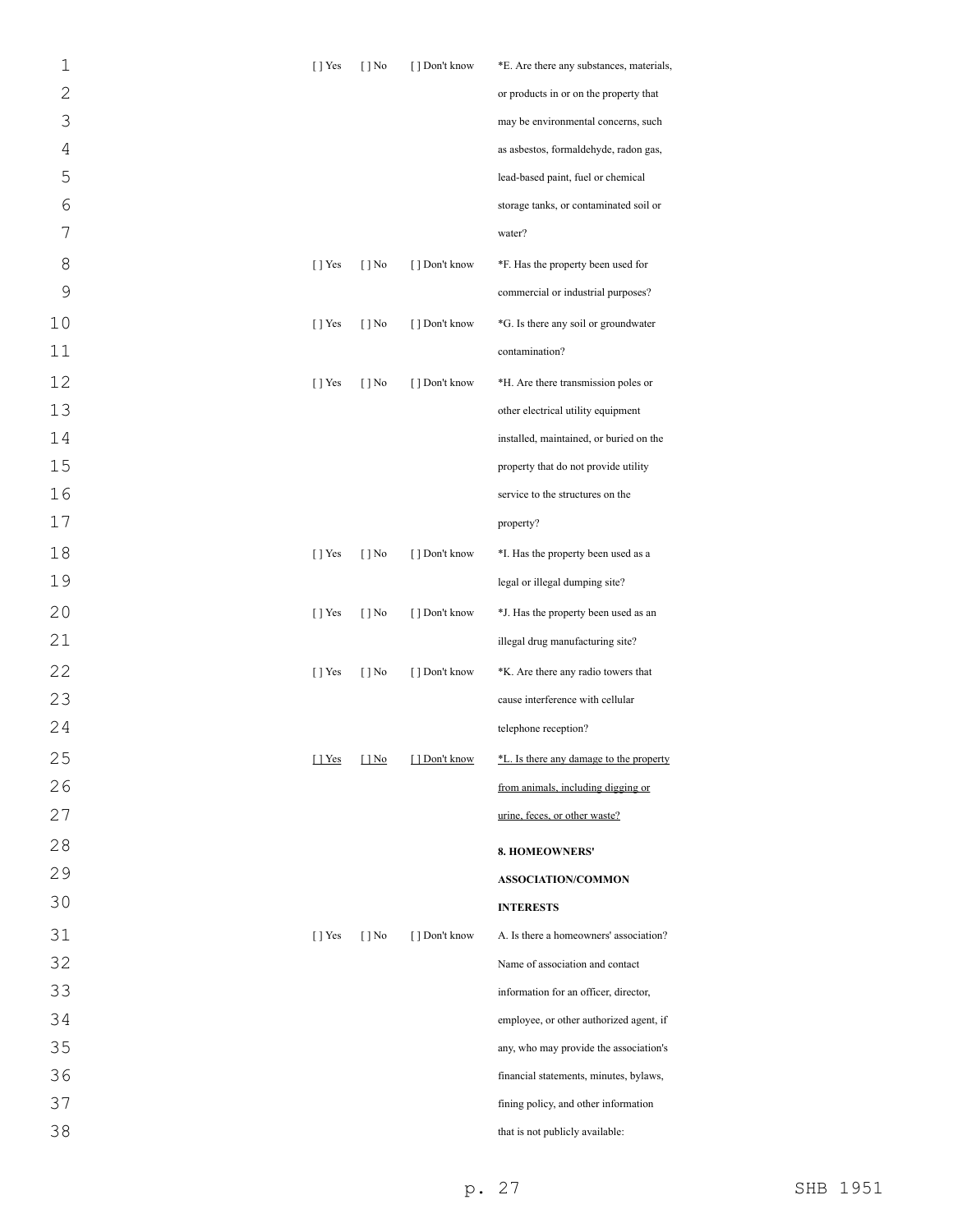| $\mathbf 1$    |           |                          |                |                                            |
|----------------|-----------|--------------------------|----------------|--------------------------------------------|
| $\overline{2}$ | [] Yes    | $[ ]$ No                 | [ ] Don't know | B. Are there regular periodic              |
| 3              |           |                          |                | assessments:                               |
| 4              |           |                          |                | \$ per [ ] Month [ ] Year                  |
| 5              |           |                          |                |                                            |
| 6              | $[$ ] Yes | $[ ]$ No                 | [ ] Don't know | *C. Are there any pending special          |
| 7              |           |                          |                | assessments?                               |
| 8              | $[$ T Yes | $\lceil \cdot \rceil$ No | [ ] Don't know | *D. Are there any shared "common"          |
| 9              |           |                          |                | areas" or any joint maintenance            |
| 10             |           |                          |                | agreements (facilities such as walls,      |
| 11             |           |                          |                | fences, landscaping, pools, tennis         |
| 12             |           |                          |                | courts, walkways, or other areas co-       |
| 13             |           |                          |                | owned in undivided interest with           |
| 14             |           |                          |                | others)?                                   |
| 15             |           |                          |                | <b>9. OTHER FACTS</b>                      |
| 16             | $[$ T Yes | $\lceil \cdot \rceil$ No | [] Don't know  | *A. Are there any disagreements,           |
| 17             |           |                          |                | disputes, encroachments, or legal          |
| 18             |           |                          |                | actions concerning the property?           |
| 19             |           |                          |                |                                            |
| 20             | $[$ ] Yes | $[ ]$ No                 | [ ] Don't know | *B. Does the property have any plants      |
| 21             |           |                          |                | or wildlife that are designated as         |
| 22             |           |                          |                | species of concern, or listed as           |
| 23             |           |                          |                | threatened or endangered by the            |
| 24             |           |                          |                | government?                                |
| 25             | $[$ ] Yes | $[ ]$ No                 | [ ] Don't know | *C. Is the property classified or          |
| 26             |           |                          |                | designated as forestland or open space?    |
| 27             |           |                          |                |                                            |
| 28             | $[$ ] Yes | $[ ]$ No                 | [ ] Don't know | D. Do you have a forest management         |
| 29             |           |                          |                | plan? If yes, attach.                      |
| 30             | $[$ ] Yes | $[ ]$ No                 | [ ] Don't know | *E. Have any development-related           |
| 31             |           |                          |                | permit applications been submitted to      |
| 32             |           |                          |                | any government agencies?                   |
| 33             |           |                          |                |                                            |
| 34             |           |                          |                | If the answer to $E$ is "yes," what is the |
| 35             |           |                          |                | status or outcome of those                 |
| 36             |           |                          |                | applications?                              |
| 37             |           |                          |                |                                            |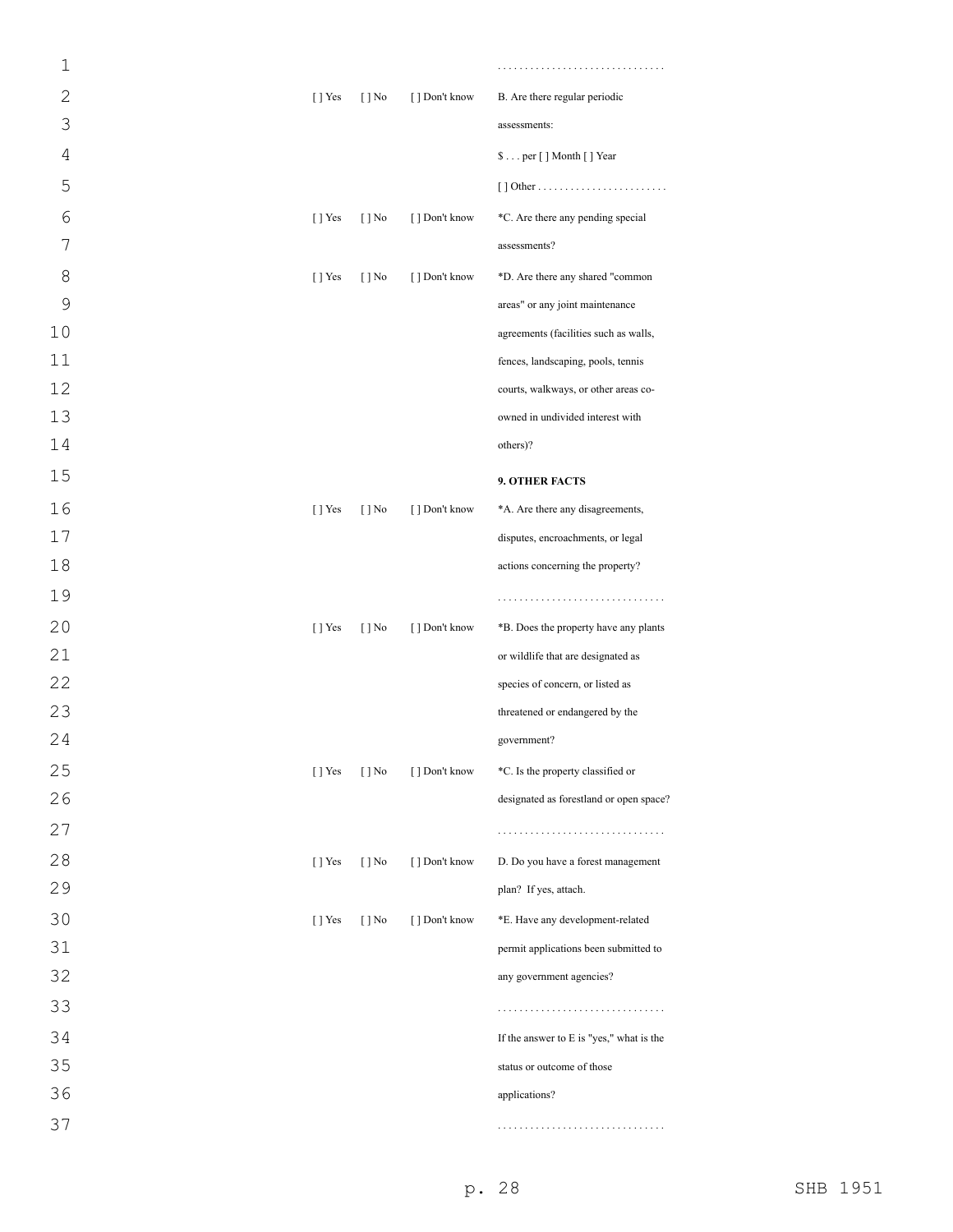| $\mathbf 1$    | $\lceil$   Yes<br>[ ] Don't know<br>F. Is the property located within a city,<br>$[$   No |
|----------------|-------------------------------------------------------------------------------------------|
| $\overline{2}$ | county, or district or within a                                                           |
| 3              | department of natural resources fire                                                      |
| $\overline{4}$ | protection zone that provides fire                                                        |
| 5              | protection services?                                                                      |
| 6              |                                                                                           |
| 7              | <b>10. FULL DISCLOSURE BY</b>                                                             |
| 8              | <b>SELLERS</b>                                                                            |
| 9              | A. Other conditions or defects:                                                           |
| 10             | $\lceil$   Yes<br>*Are there any other existing material<br>$[$   No<br>[] Don't know     |
| 11             | defects affecting the property that a                                                     |
| 12             | prospective buyer should know about?                                                      |
| 13             | B. Verification:                                                                          |
| 14             | The foregoing answers and attached                                                        |
| 15             | explanations (if any) are complete and                                                    |
| 16             | correct to the best of my/our knowledge                                                   |
| 17             | and I/we have received a copy hereof.                                                     |
| 18             | I/we authorize all of my/our real estate                                                  |
| 19             | licensees, if any, to deliver a copy of                                                   |
| 20             | this disclosure statement to other real                                                   |
| 21             | estate licensees and all prospective                                                      |
| 22             | buyers of the property.                                                                   |
| 23             | $DATE$<br>$SELECT R$<br>$SELECT R$                                                        |
| 24             | NOTICE TO BUYER                                                                           |
| 25             | INFORMATION REGARDING REGISTERED SEX OFFENDERS MAY BE                                     |
| 26             | OBTAINED FROM LOCAL LAW ENFORCEMENT AGENCIES. THIS                                        |
| 27             | NOTICE IS INTENDED ONLY TO INFORM YOU OF WHERE TO OBTAIN                                  |
| 28             | THIS INFORMATION AND IS NOT AN INDICATION OF THE PRESENCE                                 |
| 29             | OF REGISTERED SEX OFFENDERS.                                                              |
| 30             | <b>II. BUYER'S ACKNOWLEDGMENT</b>                                                         |
| 31             | Buyer hereby acknowledges that: Buyer has a duty to pay<br>А.                             |
| 32             | diligent attention to any material defects that are known to                              |
| 33             | Buyer or can be known to Buyer by utilizing diligent                                      |
| 34             | attention and observation.                                                                |
| 35             | В.<br>The disclosures set forth in this statement and in any                              |
| 36             | amendments to this statement are made only by the Seller                                  |
| 37             | and not by any real estate licensee or other party.                                       |